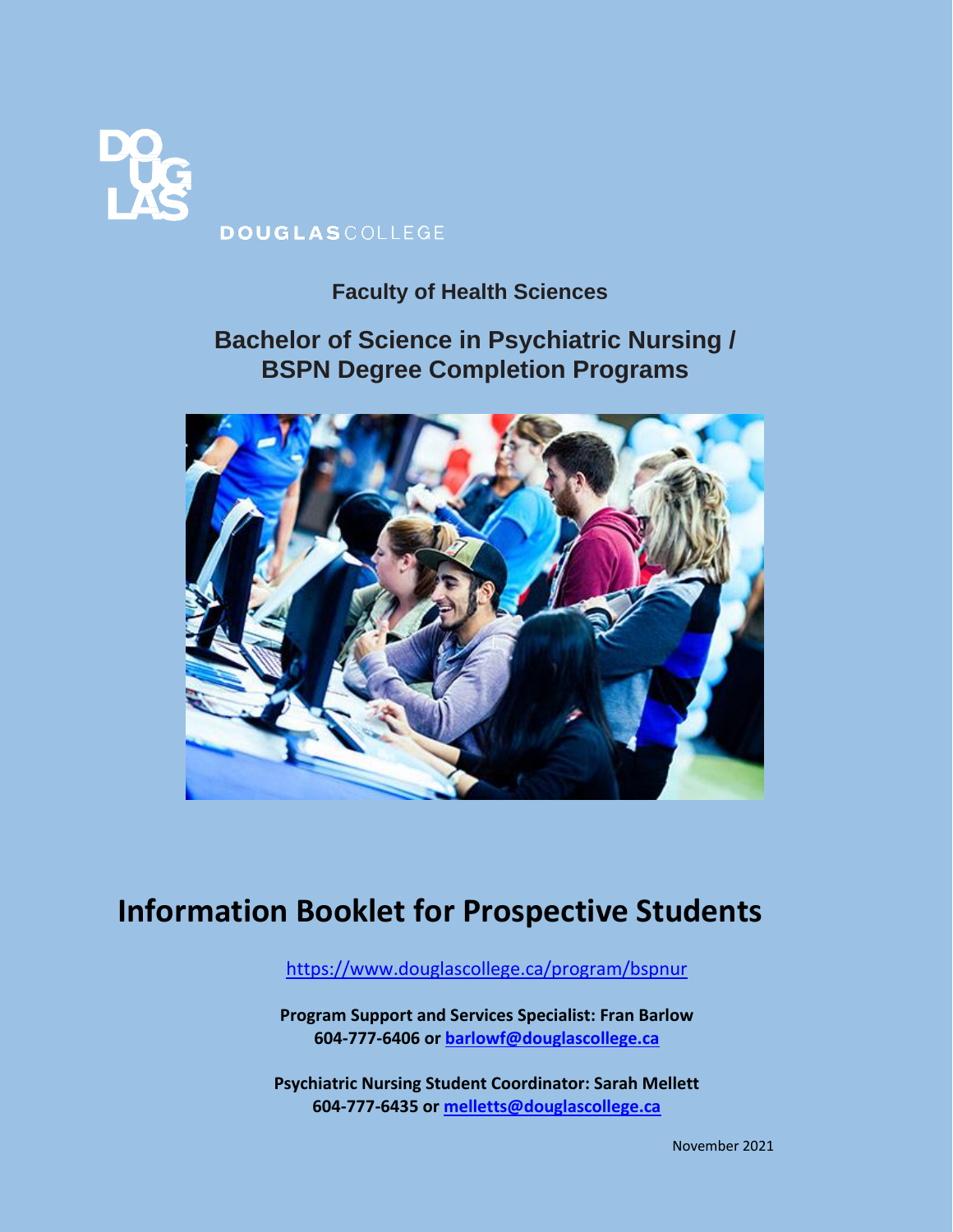

## **Faculty of Health Sciences BACHELOR OF SCIENCE IN PSYCHIATRIC NURSING and BSPN DEGREE COMPLETION**

## **TABLE OF CONTENTS**

| <b>Program Description</b>                  |  |
|---------------------------------------------|--|
| Curriculum                                  |  |
|                                             |  |
|                                             |  |
|                                             |  |
|                                             |  |
|                                             |  |
|                                             |  |
|                                             |  |
|                                             |  |
| Location                                    |  |
| Program Information                         |  |
| <b>Learning Centre</b>                      |  |
| <b>Student Services</b>                     |  |
| <b>Indigenous Student Services</b>          |  |
| Registrar's Office                          |  |
| <b>Future Students' Office</b>              |  |
| Expenses                                    |  |
| <b>Financial Aid</b>                        |  |
| Housing                                     |  |
| Transportation                              |  |
| Parking                                     |  |
| <b>Student Health</b>                       |  |
| Students' Union                             |  |
| Library                                     |  |
| <b>Computer Labs</b>                        |  |
| Additional Telephone Numbers & Room Numbers |  |
| <b>Professional Websites</b>                |  |

Page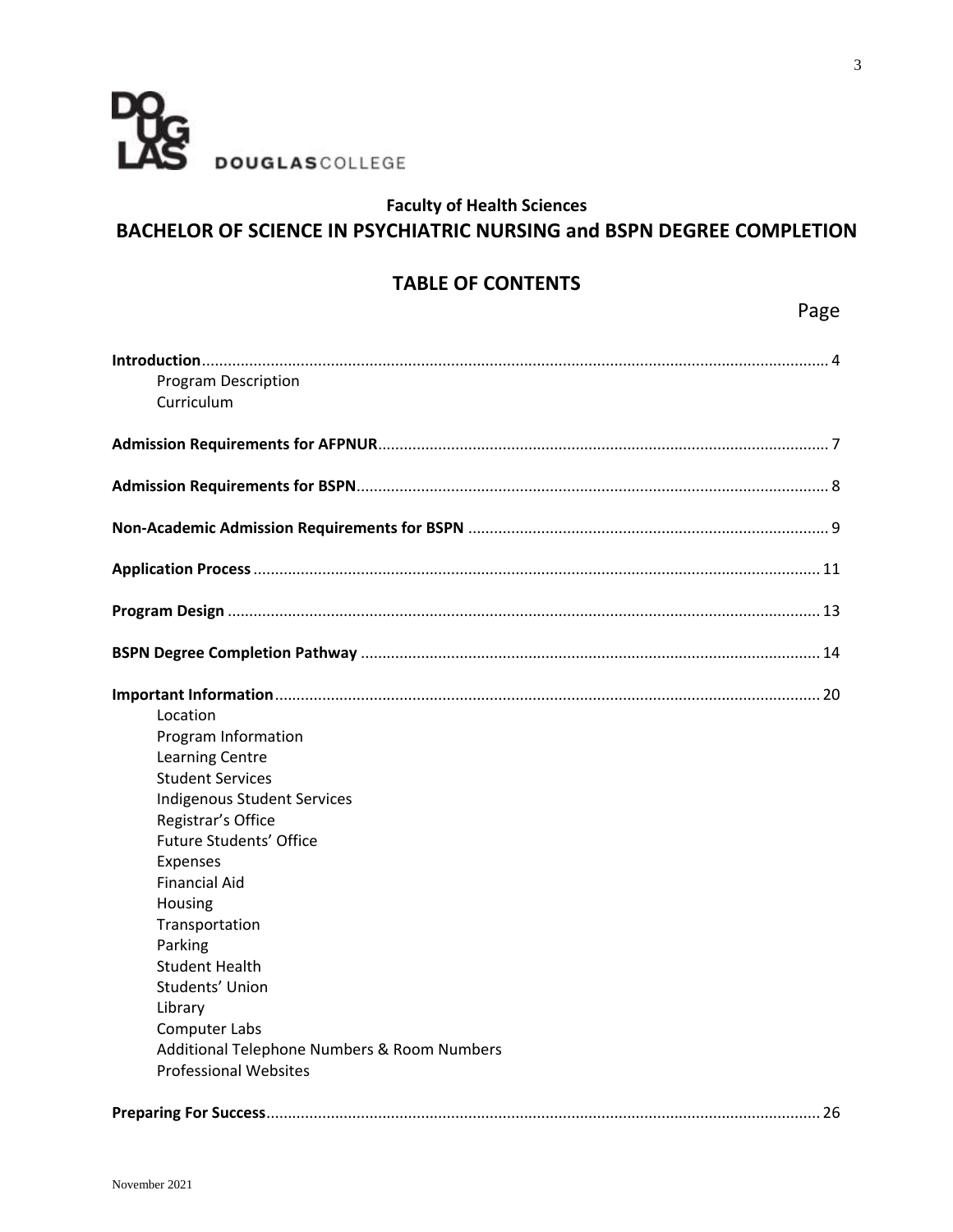

#### **Faculty of Health Sciences**

#### **BACHELOR OF SCIENCE IN PSYCHIATRIC NURSING**

Thank-you for your interest in the Douglas College Bachelor of Science in Psychiatric Nursing Program. This booklet provides information on the full-time Bachelor of Science in Psychiatric Nursing (BSPN) Program and Bachelor of Science in Psychiatric Nursing Degree Completion Pathway for Diploma prepared Registered Psychiatric Nurses (RPNs).

**On October 1 st [applications](http://www.douglascollege.ca/study-at-douglas/apply/canadian-students/when-to-apply) open for Fall intake and on February 1 st for Winter intake into the BSPN Program. Applicants will be admitted to the BSPN program on a first qualified, first admitted basis.**

**In order to qualify for admission into the BSPN program, applicants will need to complete the Academic Foundations for Potential Psychiatric Nursing Applicants (AFPNUR) program which includes 30 university transfer (UT) credits with a minimum grade of C+ (65%) in each 3 credit course. Applicants will be admitted to Academic Foundations for Potential Psychiatric Nursing Applicants on a first qualified, first admitted basis.**

#### **PROGRAM DESCRIPTION**

Those contemplating a career in psychiatric nursing are advised to review the British Columbia College of Nurses and Midwives document [Requisite Skills and Abilities to Become a Registered](https://www.bccnm.ca/Documents/competencies_requisite_skills/RPN_requisite_skills_abilities.pdf)  [Psychiatric Nurse in B.C.,](https://www.bccnm.ca/Documents/competencies_requisite_skills/RPN_requisite_skills_abilities.pdf) which provides information about the basic skills and abilities required of psychiatric nursing students to complete their education and attain entry-level competencies of the profession.

The Bachelor of Science in Psychiatric Nursing Program, which is on-site full time, is designed to provide the graduate with specialized knowledge and skills to provide safe, comprehensive, holistic psychiatric nursing care that is grounded in theory and professional standards. Graduates provide psychiatric nursing care to individuals within the context of families, groups and communities in a variety of mental health care settings. Each semester of the program builds on foundational concepts and skills to prepare graduates to respond to the ever-changing mental health care needs of our society. Our program has a strong commitment of honoring cultural safety and humility and antiracism.

A major focus of the program is the building of therapeutic relationships utilizing specialized communication skills. Within a professional role, students develop leadership and advocacy skills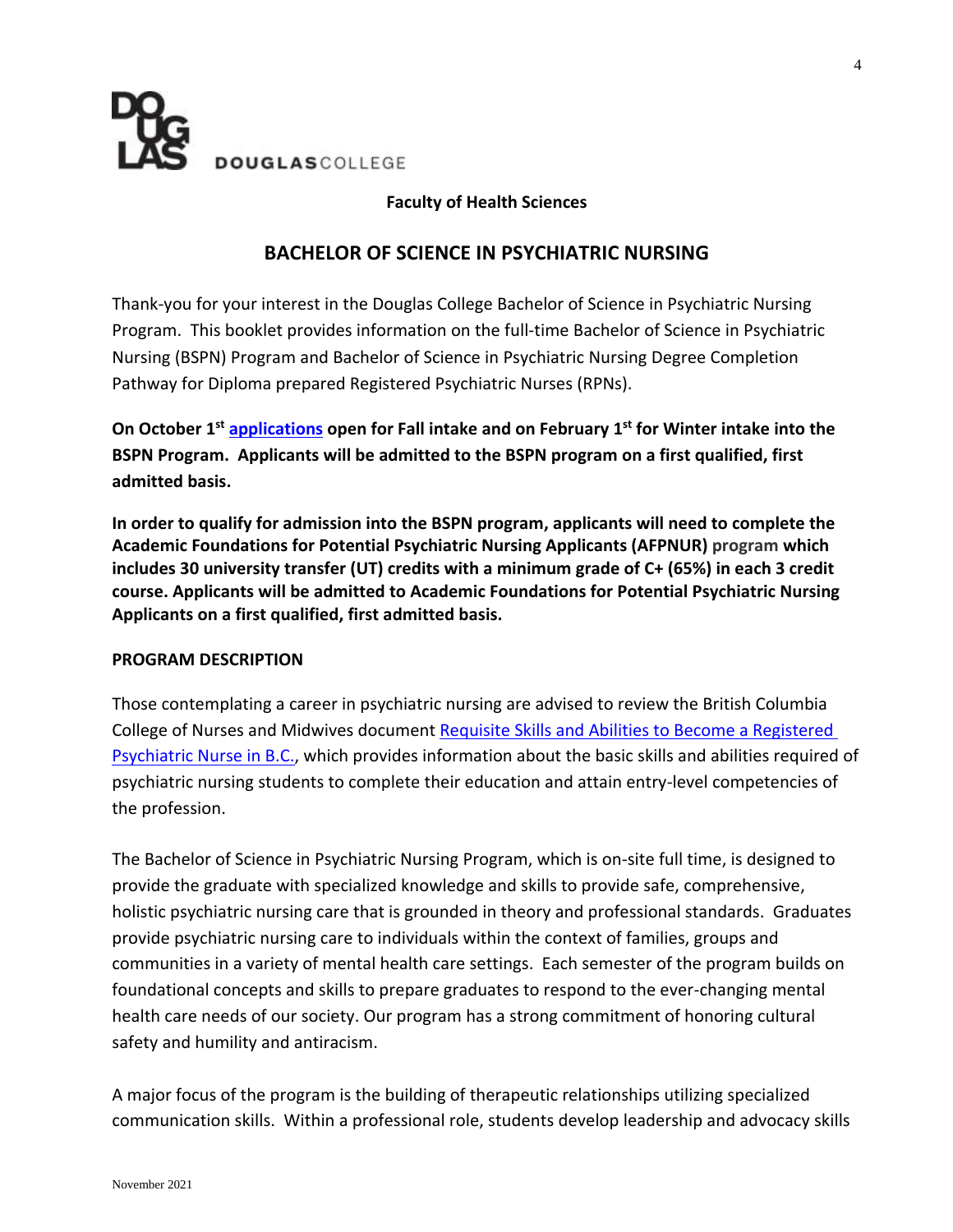to collaborate with clients and other health care professionals in promoting mental health and well-being of clients.

Upon completing the Bachelor of Science in Psychiatric Nursing Program, graduates will be able to apply to write the Registered Psychiatric Nurses of Canada Examination (RPNCE) and are eligible to register with the British Columbia College of Nurses and Midwives (BCCNM) after successfully completing the examination and meeting other registration requirements.

Registered Psychiatric Nurses are highly employable in British Columbia and work in many areas of health care including tertiary mental health facilities, acute care hospitals, emergency rooms, older adult programs, children and adolescent programs, corrections/forensics settings, addiction services, safe injection sites, group homes, palliative care and community mental health settings.

Graduates of the program are prepared for eligibility for entry into various graduate study programs.

#### **CURRICULUM**

The Bachelor of Science in Psychiatric Nursing Program is a 4 year program with a 1+3 structure. The first year of the program, Academic Foundations for Potential Psychiatric Nursing (AFPNUR) Applicants, is comprised of 30 University Transfer Credits of associated studies courses that will provide students with a strong liberal arts and science foundation. Students accepted to this limited enrolment AFPNUR program receive priority registration for some AF courses. This set of 10 university-transfer courses (30 credits - with a minimum of C+ grade in each course) prepares students for eligibility to the Bachelor of Science in Psychiatric Nursing (BSPN) program.

**IMPORTANT:** Acceptance to AFPNUR and completion of the required courses does NOT guarantee admission to the BSPN program.

The remaining three years of the program focus on the practice of psychiatric nursing and psychiatric nursing studies. A grade of C+ or higher is required in all associated studies and psychiatric nursing courses for progression in the program and for graduation.

The curriculum is based on concepts related to the Wellness-Illness Continuum, Professional Values, Professional Caring, and the Health Care Delivery System. Students develop an understanding of universal experiences such as crisis, comfort, hope, loss, power, resiliency, and connectedness. There is a strong emphasis on critical and reflective inquiry.

Students begin their psychiatric nursing education in both theory and practice settings. Innovative teaching strategies are used, including state of the art simulation and role-playing with actors and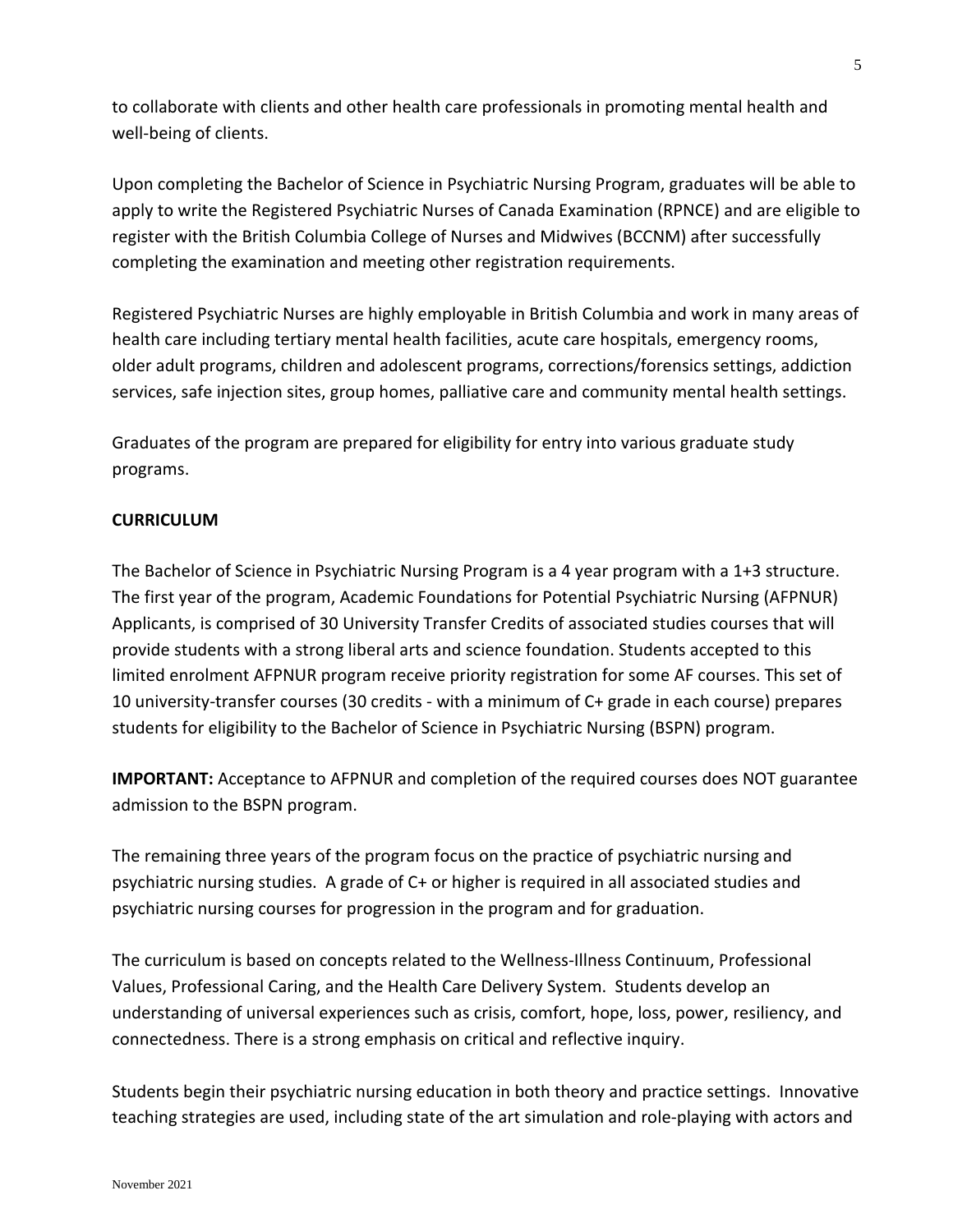high-fidelity equipment, to provide safe and realistic learning experiences prior to students performing hands on care in clinical settings.

Hands on practice experiences are an integral part of the curriculum and comprise approximately one half of the total hours of study contained in the program. Clinically focused practicum experiences are offered in the following areas: acute psychiatry and tertiary mental health, medical/surgical, geriatric psychiatry, addictions, child and adolescents psychiatry, and community. Clinical experiences may be scheduled during days and/or evenings in various hospital and community agencies within the Lower Mainland and Fraser Valley. Scheduled class and clinical time is approximately 30-35 hours/week. **Due to the heavy academic workload, employment during Fall and Winter semesters may impact your ability to be successful in the program.**

#### **Notice Regarding Designated Seats:**

A limited number of seats in the AFPNUR and BSPN programs are designated for Indigenous applicants who self-identify as Indigenous. Indigenous applicants must contact Dave Seaweed, Indigenous Coordinator, at 604-527-5565 or Tanya Joostema, Indigenous Student Advisor, at 604- 777-6188 if interested in being considered for a designated seat.

There are a limited number of designated seats in the AFPNUR program for School District #43 and for other high school applicants.

As well for the AFPNUR and BSPN programs there are a a limited number of designated seats for graduates from the Douglas College Health Care Support Worker (HCSW) program.

For all of the designated seats, applicants are required to meet all of the academic and nonacademic admission requirements.

For all designated seats, [applications](http://www.douglascollege.ca/study-at-douglas/apply/canadian-students/when-to-apply) open on October  $1<sup>st</sup>$  for the following Fall intake and on February 1<sup>st</sup> for the following Winter intake into the AFPNUR and BSPN programs. Designated seats are available for both Fall and Winter intakes into AFPNUR and BSPN programs.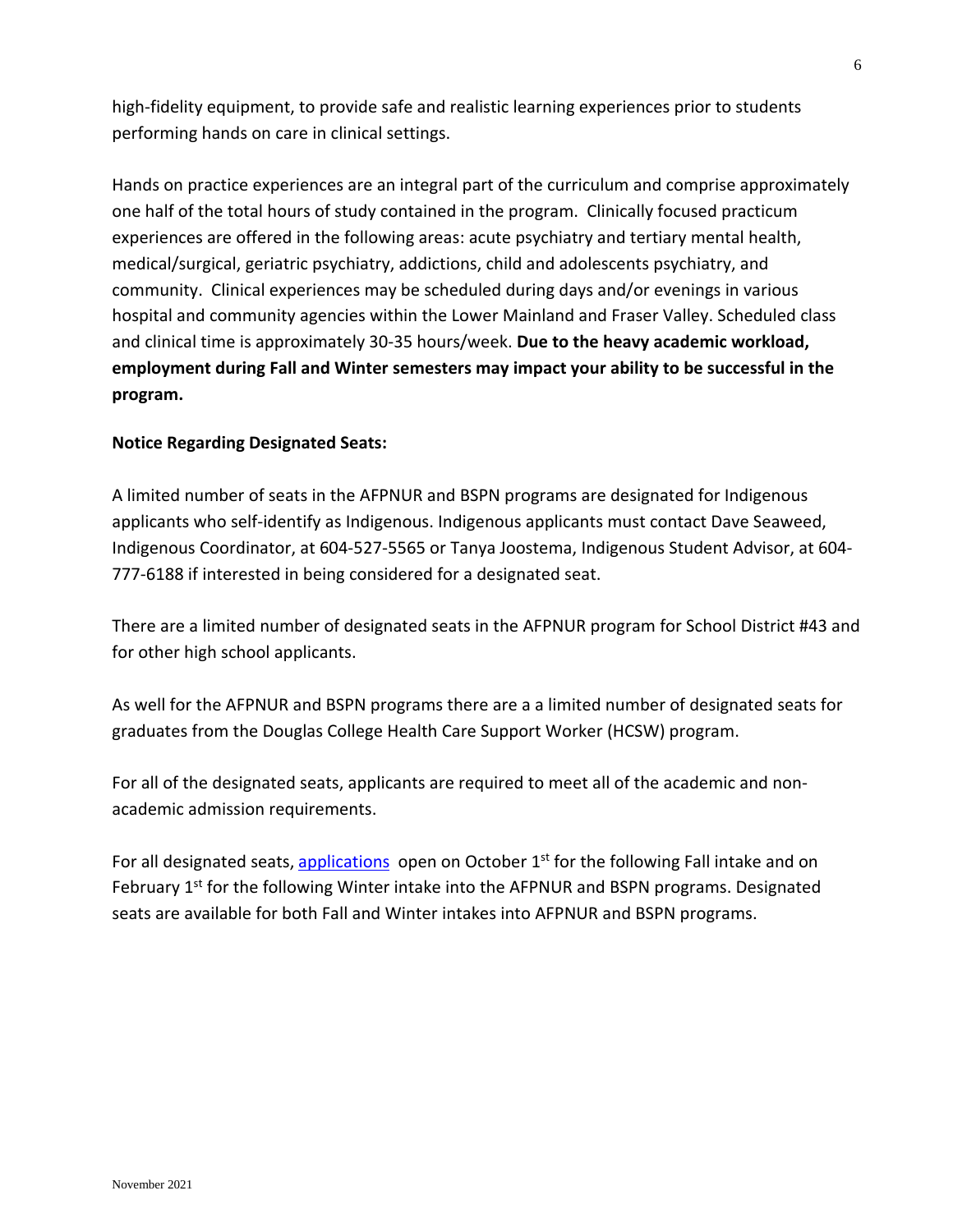## **ADMISSION REQUIREMENTS FOR AFPNUR**

For general Douglas College admission requirements, please see [General Admission Requirements](http://www.douglascollege.ca/programs-courses/general-information/admissions) on the website.

Students must meet the following minimum academic requirements for admission to the Academic Foundations for Potential Psychiatric Nursing Applicants (AFPNUR) program:

- English 12 or ENG studies 12 or English First People 12 with a minimum grade of B (or acceptable substitution\*)
- Biology 11 or 12 or Life Science 11 or Anatomy and Physiology 12 with a minimum grade of B (or acceptable substitution\*)
- Foundations of Math 11 or 12 with a minimum grade of B (or acceptable substitution\*)

\*In most cases, university transferable coursework completed in the above subject areas can be used toward meeting the academic admission requirements for AFPNUR.

Applicants will be admitted to Academic Foundations for Potential Psychiatric Nursing Applicants on a first qualified, first admitted basis based on seat availability.

Students offered a seat in this cohort will receive priority registration and have earlier access to required courses.

Students who are offered a seat in this cohort approved for registration under the AFPNUR Applicant's category are not guaranteed admission into the BSPN program. Students may apply to the BSPN program for the Fall or Winter semester following completion of the required 30 credits of coursework. Indigenous students may apply to the BSPN program during their last semester of AFPNUR courses.

If no seat offer occurs then a new application must be submitted for a following semester. If applying for a designated seat you must also reapply for the designated seat.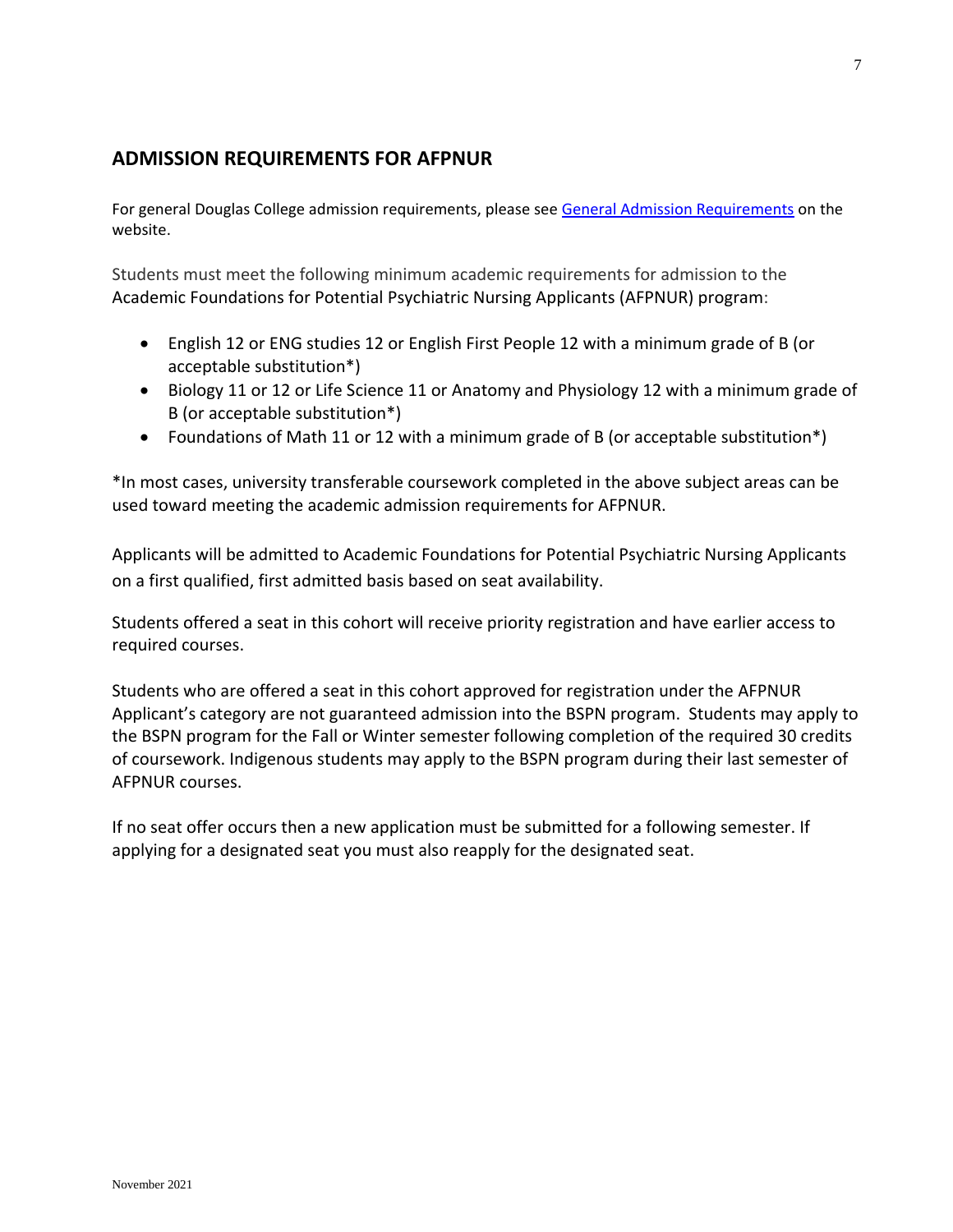## **ADMISSION REQUIREMENTS FOR BSPN**

#### **I. ACADEMIC ADMISSION REQUIREMENTS**

To be eligible for admission to the Bachelor of Science in Psychiatric Nursing (BSPN) Program, students must complete the following required 30 university transfer (UT) credits within the Academic Foundations for Potential Psychiatric Nursing (AFPNUR) Applicants program, with a minimum grade of C+ (65%) in each 3 credit course. **Priority preference for admission into the BSPN program will be given to students in the AFPNUR program.** Students are admitted to the BSPN program on a first qualified, first admitted basis.

| <b>COURSE</b>                                                                                                                                                                                                | <b>DOUGLAS COLLEGE PRE-REQUISITES</b>                                                                                                                                                                                                                                                | <b>Credits</b> |
|--------------------------------------------------------------------------------------------------------------------------------------------------------------------------------------------------------------|--------------------------------------------------------------------------------------------------------------------------------------------------------------------------------------------------------------------------------------------------------------------------------------|----------------|
| BIOL 1103 Human Anatomy and<br>Physiology I<br>(or BIOL 1109)                                                                                                                                                | None                                                                                                                                                                                                                                                                                 | 3              |
| BIOL 1203 Human Anatomy and<br>Physiology II<br>(or BIOL 1209)                                                                                                                                               | <b>BIOL 1103</b>                                                                                                                                                                                                                                                                     | 3              |
| <b>BIOL 2401 Introductory Microbiology</b><br>for Health Sciences<br>(or BIOL 2400)                                                                                                                          | BIOL 1103 & BIOL 1203                                                                                                                                                                                                                                                                | 3              |
| <b>BIOL 2200 Pathophysiology</b>                                                                                                                                                                             | BIOL 1103 & BIOL 1203                                                                                                                                                                                                                                                                | 3              |
| <b>ENGL 1130 Academic Writing</b>                                                                                                                                                                            | ENGLISH 12 (C)                                                                                                                                                                                                                                                                       | 3              |
| <b>ENGLISH UT* Elective</b>                                                                                                                                                                                  | ENGLISH 12 (C)                                                                                                                                                                                                                                                                       | $\overline{3}$ |
| PSYC 1100 An Introduction to<br>Psychology (I)                                                                                                                                                               | None                                                                                                                                                                                                                                                                                 | 3              |
| PSYC 1200 An Introduction to<br>Psychology (II)                                                                                                                                                              | None                                                                                                                                                                                                                                                                                 | 3              |
| MATH 1160 Introduction to Statistics<br>(Faculty of Science & Technology)                                                                                                                                    | Pre-requisites for MATH 1160 or BUSN<br>2429 or                                                                                                                                                                                                                                      | 3              |
| <b>OR</b><br>PSYC 2300 Data Analysis in Psychology<br>(Faculty of Humanities & Social Sciences)<br><b>OR</b><br><b>BUSN 2429 Business Statistics</b><br>(Faculty of Commerce and Business<br>Administration) | <b>PSYC 2300:</b><br>If a student is admitted into the AFPNUR<br>program and does not have the required<br>high school math pre-requisites for MATH<br>1160, PSYC 2300 or BUSN 2429, upgrading<br>may be required.<br>See College catalogue for individual course<br>pre-requisites. |                |
| 1 UT* Open Elective Course                                                                                                                                                                                   | May vary                                                                                                                                                                                                                                                                             | 3              |

\*A university transferable course (UT) is a course that transfers to one of the 5 Research universities- SFU, UBCV, UBCO, UNBC, or UVIC -according to the BC Transfer Guide.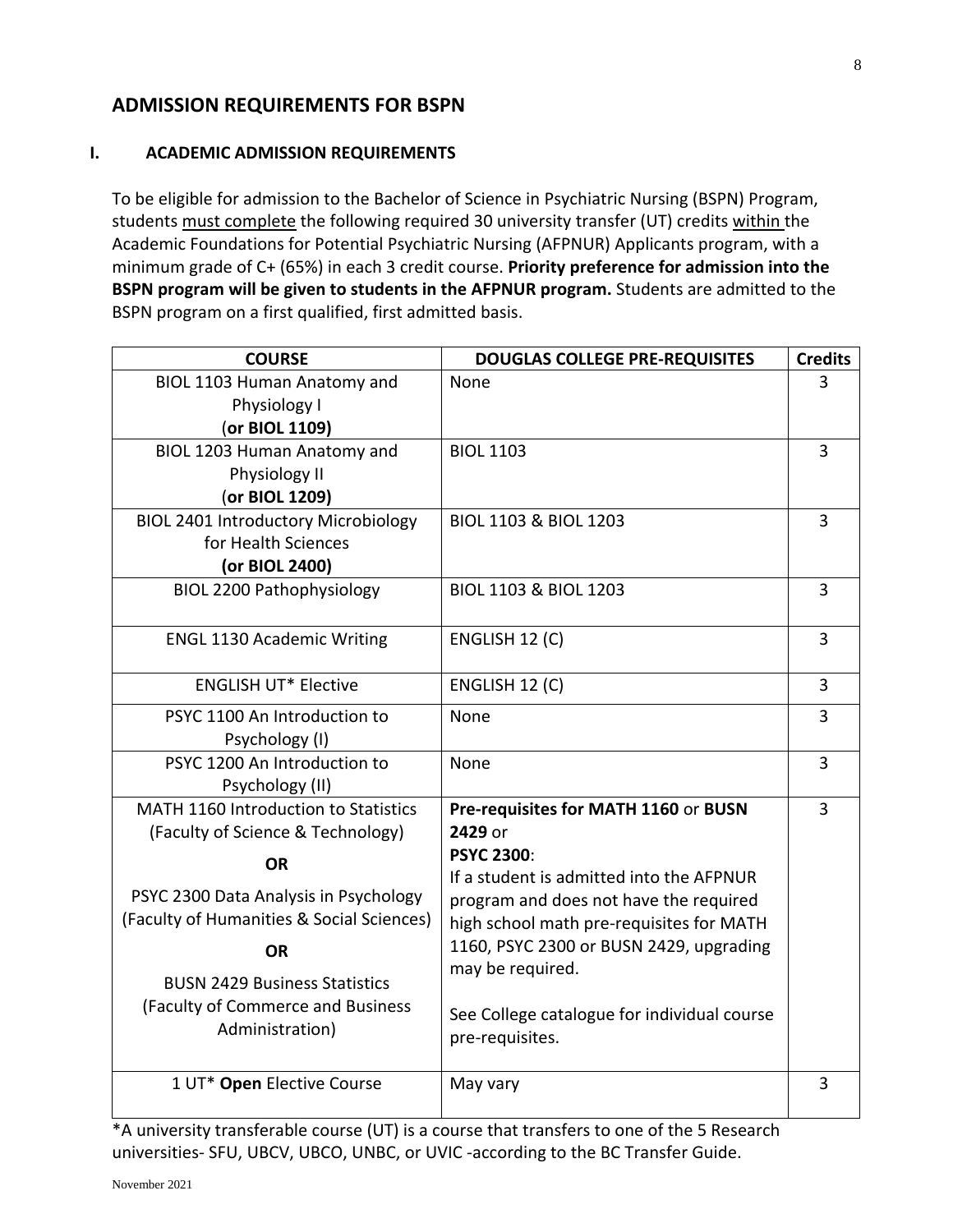#### **II. NON-ACADEMIC ADMISSION REQUIREMENTS**

**Following** a conditional offer of admission to the BSPN program, the applicant is required to comply with and/or provide documentation of the following:

- **Potential Interview**  Applicants may be required to participate in an interview with a representative(s) of the Bachelor of Science in Psychiatric Nursing Program for the purposes of providing additional information and/or for academic counselling.
- **Health Assessment**  A satisfactory physical and mental health assessment completed by a physician or nurse practitioner.
- **Immunization Record** A current record of immunizations consistent with the requirements of practice agencies. Details will be provided at the time the applicant is offered conditional admission to the program.
	- i. Tetanus, Diphtheria, Pertussis Vaccine Series
	- ii. Polio Vaccine Series
	- iii. Measles, Mumps, Rubella Vaccine Series or Serology
	- iv. Varicella Vaccine Series, have had Chickenpox or Serology
	- v. Hepatitis B Series

*Note: Immunizations are highly recommended for your own protection and the protection of patients and families. If you are not immunized you may not have access to clinical agencies and, subsequently, may be unable to complete required clinical courses. This could alter or prevent progression in the program.*

 **Criminal Record Check** - Applicants will be required to undergo a criminal record check that satisfies the requirements of practice agencies and the professional regulatory body (British Columbia College of Nurses and Midwives). Details of how to complete the Criminal Record Check will be provided at the time an applicant is offered conditional admission to the program.

**Note:** *A criminal record check is required prior to students being placed in health care agencies. The British Columbia College of Nurses and Midwives al*s*o requires a graduate to have a subsequent criminal record check in order to be eligible for licensure. Applicants with a criminal record are advised to contact the British Columbia College of Nurses and Midwives regarding eligibility for licensure prior to applying to the program.*

 **Tuition Deposit** – A non-refundable, non-transferable tuition deposit and confirmation of acceptance form to reserve a seat in the program is required. This deposit will be applied towards fees owing upon course registration.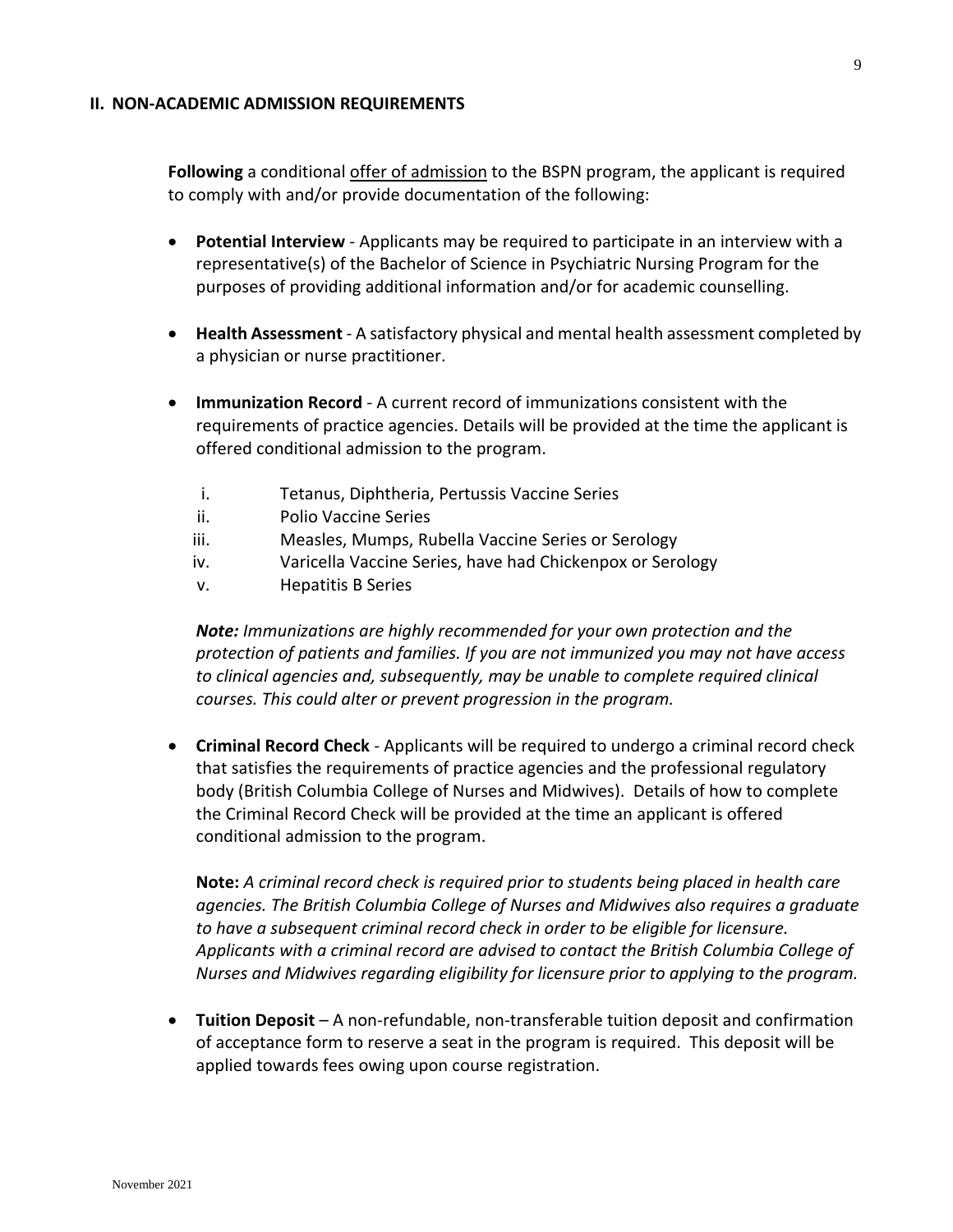After admission to the BSPN program, and prior to the first clinical experience in Semester one, students are required to comply with and/or provide documentation of the following:

- **Tuberculin Skin Test** Results must be current to within 6 months of the first clinical experience.
- **Cardiopulmonary Resuscitation Basic Life Support (CPRBLS) Level** Certificate must be current throughout the program. Certificates must be renewed yearly.
- **Standard First Aid Certificate**  Certificate must be current to within 3 years when certificate is submitted in Semester 1 of the program. Re-certification of Standard First Aid Certificate is **not** required after submission of certificate in Semester 1 of the program.
- **Respiratory Mask Fit-test (N95) Certificate** Certificate must be current throughout the program. Repeat fit-testing is required annually to ensure that the face seal remains effective. This requirement is in compliance with Work Safe BC and the BC Practice Education Guidelines.

Students are responsible for all costs associated with admission to the program and immunization and certification costs during the program.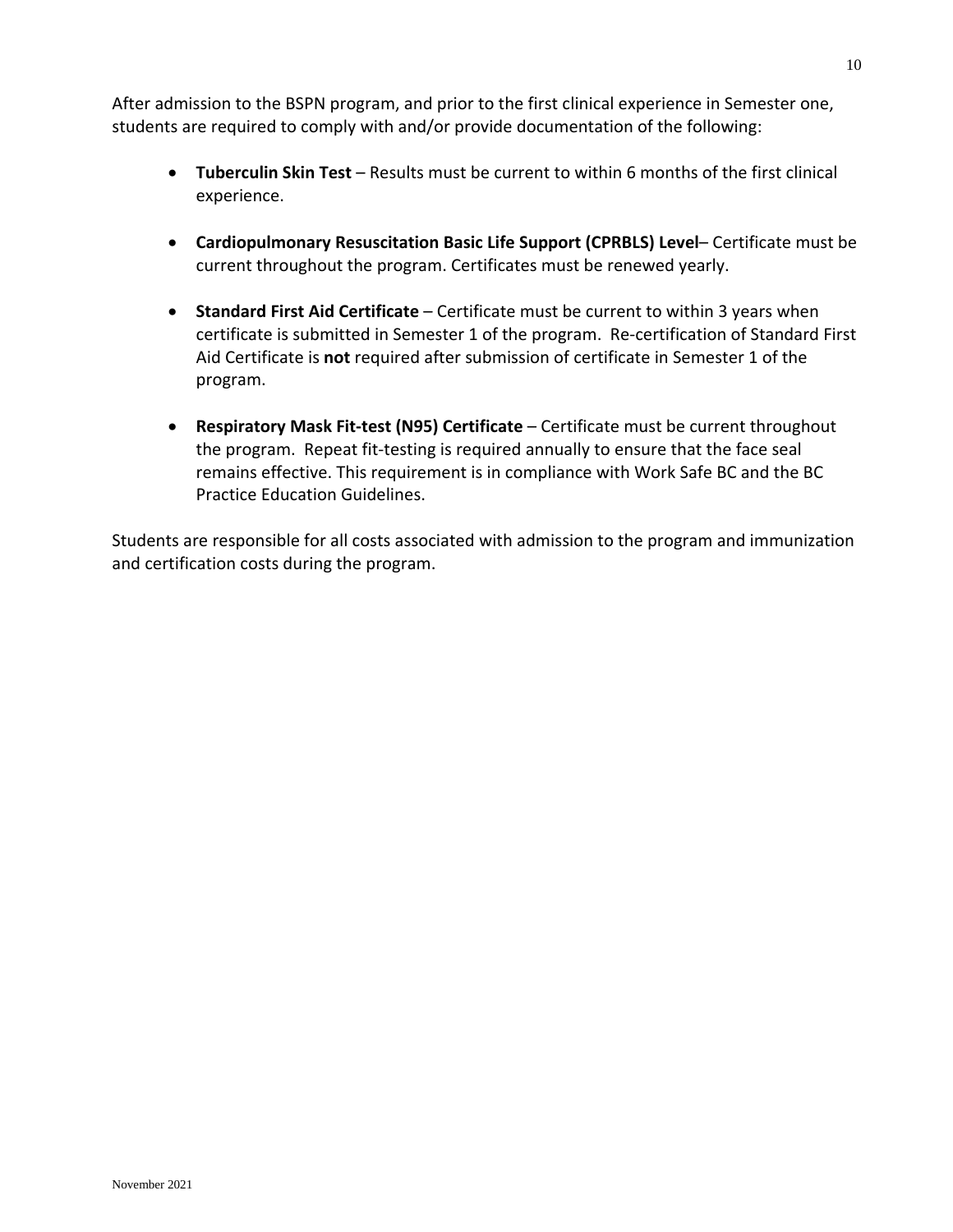## **APPLICATION PROCESS**

If you require assistance you can contact the Enrollment Services Office [enrolmentservice@douglascollege.ca](mailto:enrolmentservice@douglascollege.ca) or the Faculty of Health Sciences Psychiatric Nursing Department [barlowf@douglascollege.ca](mailto:barlowf@douglascollege.ca)

- **A. Academic Foundations for Potential Psychiatric Nursing Applicants will receive priority registration into some of the high demand university transfer courses:**
	- 1. Complete a Douglas College Application Form online at <http://www.douglascollege.ca/study-at-douglas/apply> indicating **Academic Foundations for Potential Psychiatric Nursing Applicants;**
	- 2. Include the following with your application form:
		- non-refundable application fee
		- official High School transcript
		- official transcripts from all other post-secondary institutions attended

\*If you believe you are eligible to receive transfer credit from another post-secondary institution to satisfy Bachelor of Science in Psychiatric Nursing academic admission requirements, please submit **official transcripts with a "Transfer Credit Request Form".** This form may be obtained from the Registrar's Office at [http://www.douglascollege.ca/study-at-douglas/register/canadian](http://www.douglascollege.ca/study-at-douglas/register/canadian-students/forms)[students/forms.](http://www.douglascollege.ca/study-at-douglas/register/canadian-students/forms)

Transcripts from other provinces and/or countries will require a minimum of 6 - 8 weeks to process. **Transfer Credit is not granted for any Nursing course(s) or Nursing programs.**

Upon receipt of the completed application, all required documents, and the nonrefundable application fee, you will be emailed relevant information about your assigned registration date if you are admitted to Academic Foundations for Potential Psychiatric Nursing Applicants. Admission is on a first qualified, first admitted basis based on meeting minimum requirements and seat availability.

If you are unsure of which courses you need in the Academic Foundations for Potential Psychiatric Nursing, please seek assistance from Academic Foundations Coordinator at [afcoord@douglascollege.ca](mailto:afcoord@douglascollege.ca) or a Student Success Advisor at [https://www.douglascollege.ca/current-students/advising-services/advising](https://www.douglascollege.ca/current-students/advising-services/advising-services)[services](https://www.douglascollege.ca/current-students/advising-services/advising-services)

**Once you have completed the required 30 university transfer credits, you must complete a new online application for the Bachelor of Science in Psychiatric Nursing program.**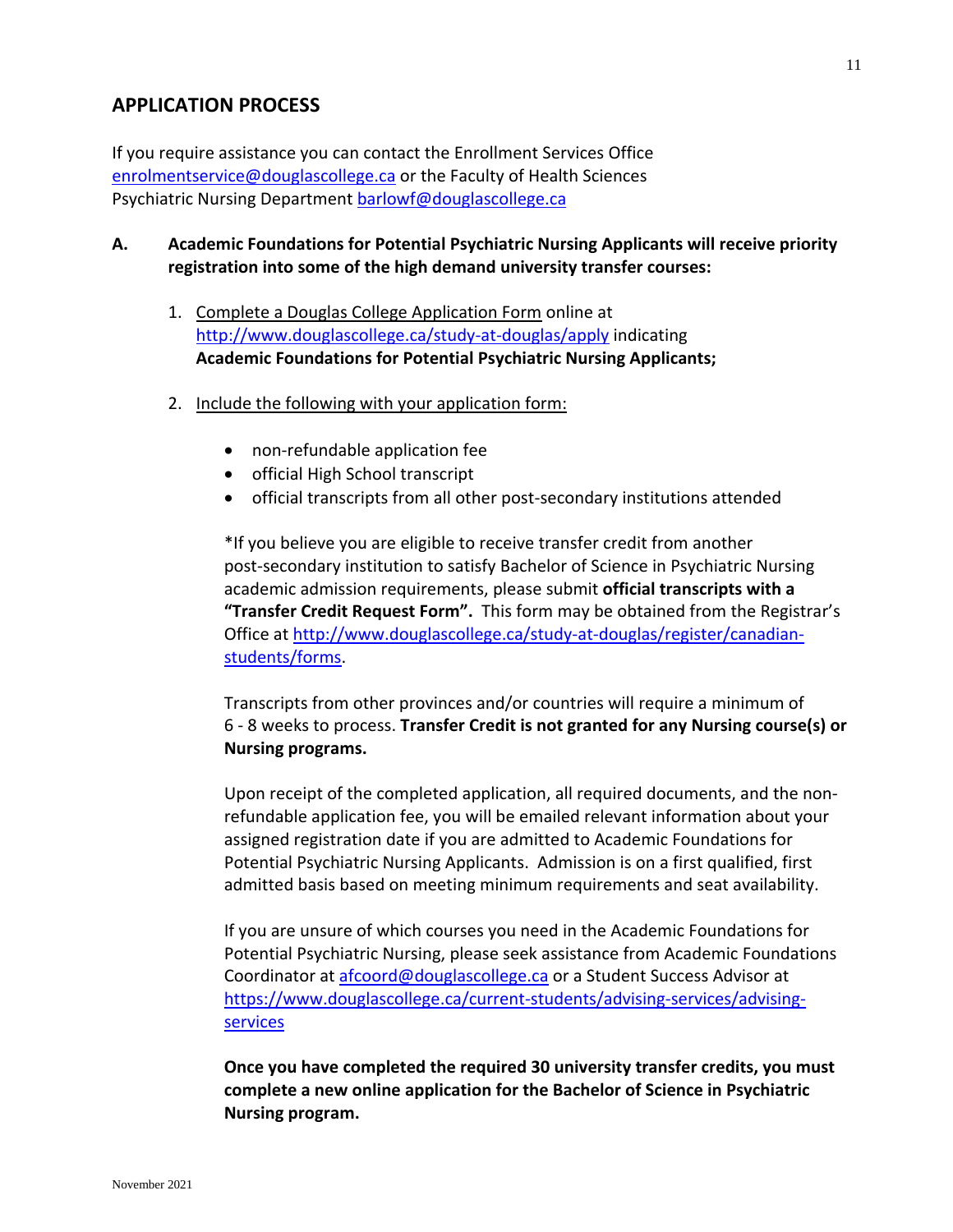#### **B. Bachelor of Science in Psychiatric Nursing Program**

## **Students are admitted to the BSPN program on a first qualified, first admitted basis based on seat availability.**

- 1. Complete a Douglas College Application Form online at <http://www.douglascollege.ca/study-at-douglas/apply> indicating Bachelor of Science in Psychiatric Nursing;
- 2. Include the following with your application form:
	- non-refundable application fee
	- official High School Transcript (if not submitted previously)
	- official transcripts from all other post-secondary institutions attended (if not submitted previously)

\*If you believe you are eligible to receive transfer credit from another post-secondary institution to satisfy Bachelor of Science in Psychiatric Nursing academic admission requirements, please submit **official transcripts with a "Transfer Credit Request Form".** This form may be obtained from the Registrar's Office at [http://www.douglascollege.ca/study-at-douglas/register/canadian](http://www.douglascollege.ca/study-at-douglas/register/canadian-students/forms)[students/forms.](http://www.douglascollege.ca/study-at-douglas/register/canadian-students/forms)

Once academic admission requirements are met students who have been made a seat offer will be required to complete non-academic admission requirements. When all non-academic admission requirements are met, applicants will receive specific program and course information.

**Note: Applicants who are not admitted must re-apply (complete a new online application) for each subsequent intake of the BSPN program.**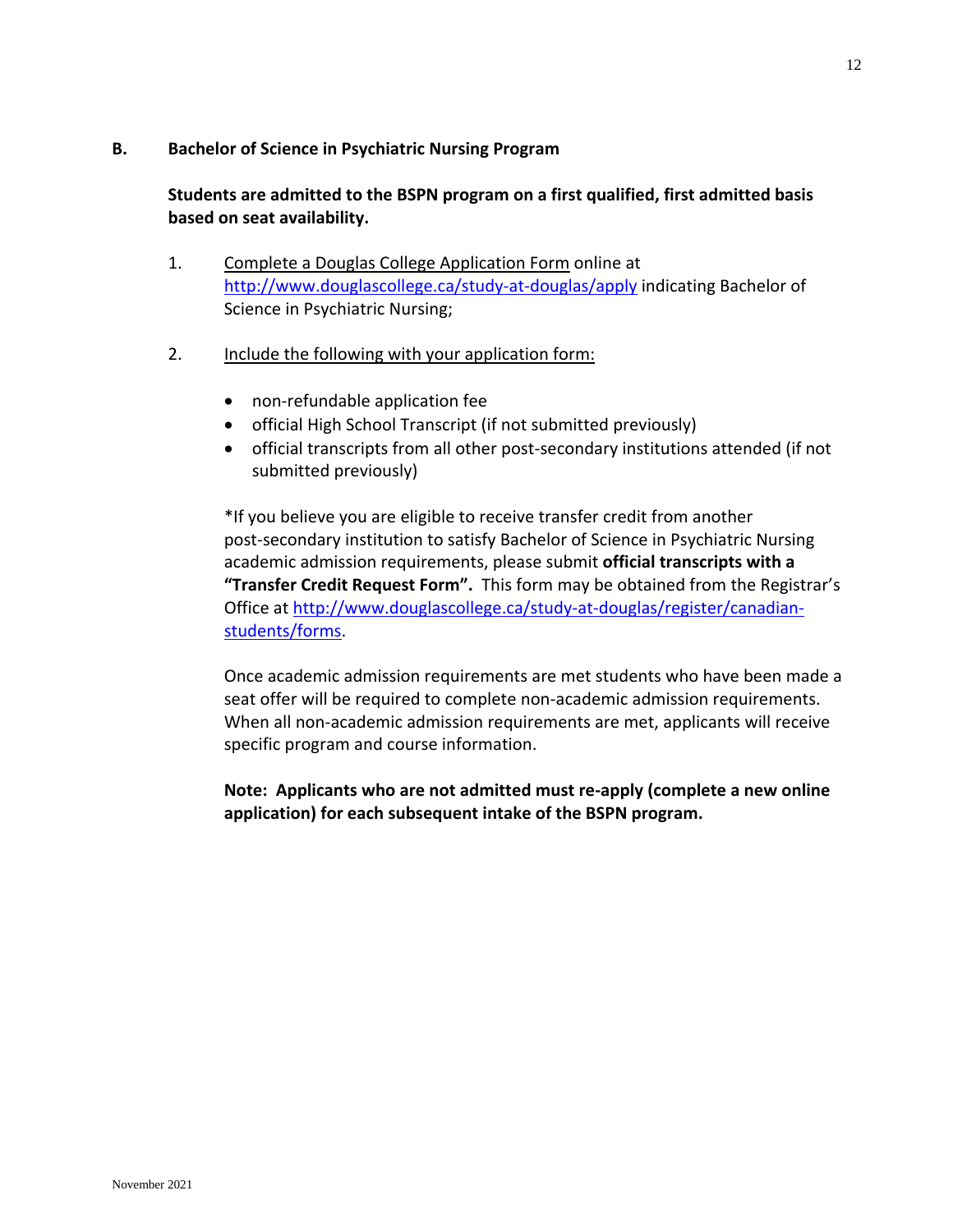## **PROGRAM DESIGN**

## **Bachelor of Science in Psychiatric Nursing Degree Program Design with Academic Foundations Studies Total Credits: 120.5 Credits 30 Credits Academic Foundations (Year 1) + 90.5 Credits BSPN (Years 2, 3, 4)**

| <b>Academic Foundations</b>       | Year 2                          | Year <sub>3</sub>                   | Year 4                           |
|-----------------------------------|---------------------------------|-------------------------------------|----------------------------------|
| <b>Required Courses- Year 1</b>   |                                 |                                     |                                  |
|                                   | <b>Semester One</b>             | <b>Semester Three</b>               | <b>Semester Five</b>             |
| ENGL 1130 (3) Academic            |                                 |                                     |                                  |
| <b>Writing</b>                    | <b>PNUR 2101 (4.5)</b>          | <b>PNUR 3301 (4.5)</b>              | <b>PNUR 4521 (1.5)</b>           |
|                                   | <b>Psychiatric Nursing</b>      | <b>Psychiatric Nursing</b>          | <b>Therapeutic Relations V</b>   |
| <b>BIOL 1103 (3) Human</b>        | <b>Concepts I</b>               | <b>Concepts III (Episodic)</b>      | PNUR 4572 (3) Psychiatric        |
| <b>Anatomy and Physiology I</b>   | <b>PNUR 2121 (1.5)</b>          | PNUR 3321 (1.5)                     | <b>Nursing Community</b>         |
|                                   | <b>Therapeutic Relations I</b>  | <b>Therapeutic Relations III</b>    | <b>Concepts</b>                  |
| <b>BIOL 1203 (3) Human</b>        | <b>PNUR 2130 (1.5) Clinical</b> | <b>PNUR 3330 (1.5) Clinical</b>     | PNUR 4573 (3) Psychiatric        |
| <b>Anatomy and Physiology II</b>  | <b>Procedures I</b>             | <b>Procedures III</b>               | <b>Nursing of Children and</b>   |
|                                   | <b>PNUR 2175 (3)</b>            | PNUR 3350 (3) Psychiatric           | <b>Adolescents</b>               |
| PSYC 1100 (3) An                  | <b>Psychiatric Nursing</b>      | <b>Nursing Pharmacology</b>         | PNUR 4562 (5) Psychiatric        |
| <b>Introduction to Psychology</b> | <b>Research</b>                 | PNUR 3361 (5) Psychiatric           | <b>Nursing Clinical Practice</b> |
|                                   | <b>PNUR 2170 (1.5) Trauma</b>   | <b>Nursing Clinical Practice II</b> | IV (Episodic/ Complex            |
|                                   | <b>Informed Practices 1</b>     | (Episodic Health                    | <b>Health Challenges)</b>        |
| PSYC 1200 (3) An                  | <b>PNUR 2171 (3) Family</b>     | Challenges I)                       | PNUR 4501 (3) Nursing            |
| <b>Introduction to Psychology</b> | <b>Health Promotion</b>         |                                     | Leadership and                   |
| $\mathbf{I}$                      | PHIL 3125 (3) Ethics for        |                                     | Management                       |
|                                   | <b>Psychiatric Nursing</b>      |                                     |                                  |
| <b>MATH 1160 (3)</b>              |                                 |                                     |                                  |
| <b>Introduction to Statistics</b> | <b>Total 18 Credits</b>         | Total 15.5 credits                  | Total 15.5 Credits               |
| Or                                |                                 |                                     |                                  |
| PSYC 2300 (3) Data                | <b>Semester Two</b>             | <b>Semester Four</b>                | <b>Semester Six</b>              |
| <b>Analysis in Psychology</b>     |                                 |                                     |                                  |
| Or                                | <b>PNUR 2201 (3)</b>            | <b>PNUR 3401 (4.5)</b>              | <b>PNUR 4661 (9)</b>             |
| <b>BUSN 2429 Business</b>         | <b>Psychiatric Nursing</b>      | <b>Psychiatric Nursing</b>          | <b>Psychiatric Nursing</b>       |
| <b>Statistics</b>                 | <b>Concepts II</b>              | <b>Concepts IV (Episodic)</b>       | <b>Clinical Practice V:</b>      |
|                                   | <b>PNUR 2221 (1.5)</b>          | PNUR 3403 (3) Geriatric             | <b>Preceptorship Experience</b>  |
| BIOL 2401 (3) Introduction        | <b>Therapeutic Relations II</b> | <b>Theory and Assessment</b>        | <b>PNUR 4670 (1.5) Trauma</b>    |
| to Microbiology                   | <b>PNUR 2230 (1.5) Clinical</b> | <b>PNUR 3421 (1.5)</b>              | <b>Informed Practices 2</b>      |
|                                   | <b>Procedures II</b>            | <b>Therapeutic Relations IV</b>     |                                  |
| <b>BIOL 2200 (3)</b>              | <b>PNUR 2261 (5)</b>            | <b>PNUR 3430 (1.5) Clinical</b>     |                                  |
| Pathophysiology                   | <b>Psychiatric Nursing</b>      | <b>Procedures IV</b>                |                                  |
|                                   | <b>Clinical Practice I</b>      | <b>PNUR 3441 (1.5) Group</b>        |                                  |
| <b>ENGL Elective (3)</b>          | (Serious, Persistent and        | <b>Theory and Process</b>           |                                  |
|                                   | <b>Ongoing Health</b>           | PNUR 3462 (5) Psychiatric           |                                  |
| One Open UT Elective (3)          | <b>Challenges)</b>              | <b>Nursing Clinical Practice</b>    |                                  |
|                                   | <b>PNUR 2285 (3)</b>            | <b>III (Episodic/ Complex</b>       |                                  |
|                                   | <b>Psychiatric Nursing in</b>   | <b>Health Challenges)</b>           |                                  |
|                                   | <b>Addictions and Mental</b>    |                                     |                                  |
|                                   | <b>Health</b>                   |                                     |                                  |
|                                   |                                 |                                     |                                  |
| <b>Total 30 Credits</b>           | <b>Total 14 Credits</b>         | Total 17 Credits                    | Total 10.5 Credits               |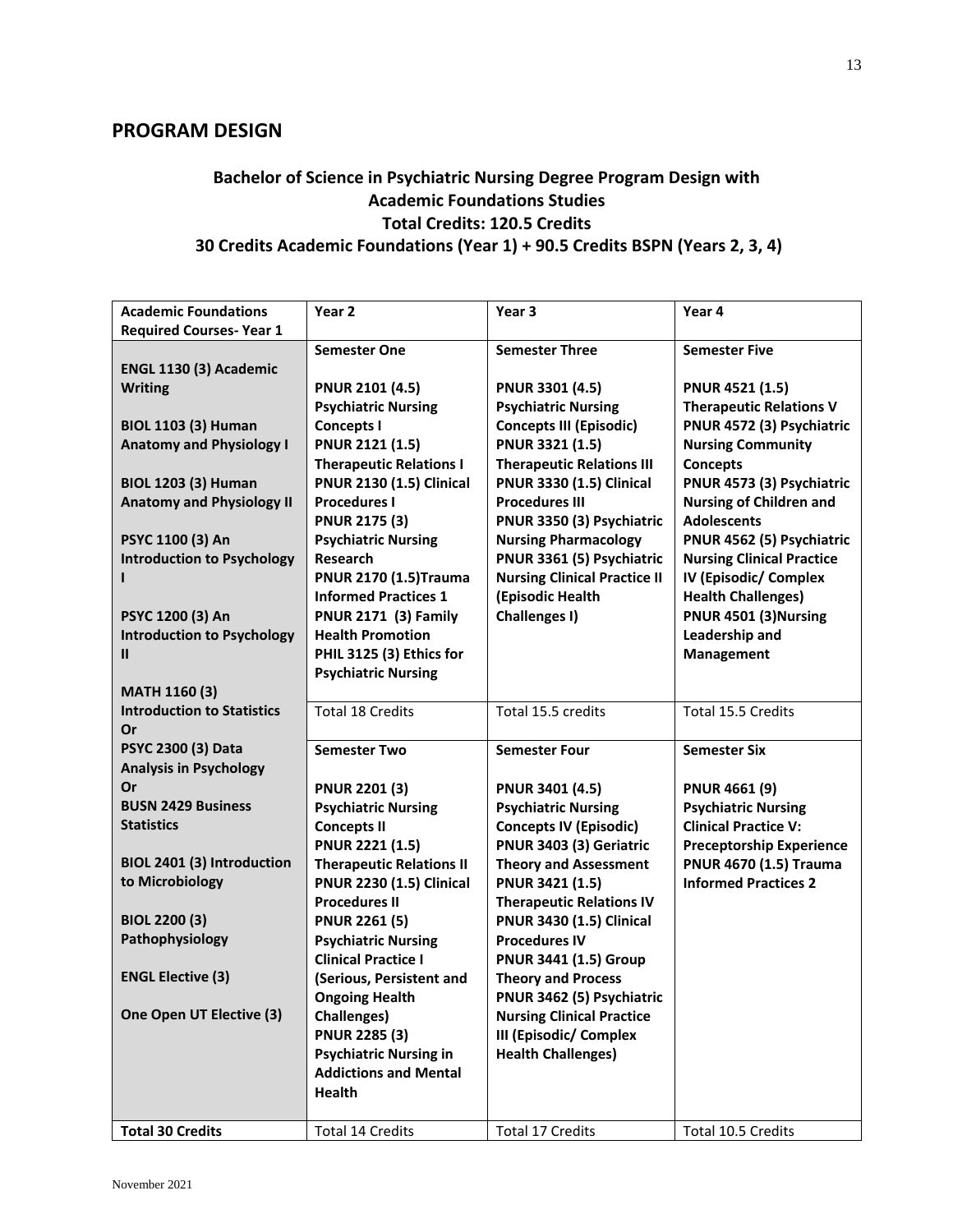## **BACHELOR OF SCIENCE IN PSYCHIATRIC NURSING DEGREE COMPLETION PROGRAM**

The BSPN Degree Completion Pathway is a part-time, online program designed for practising Registered Psychiatric Nurses (RPNs) who wish to complete the degree. The BSPN Degree Completion Pathway is a 33 (categories one and two) credit program that prepares students as generalists in the field of psychiatric nursing. The program combines education in advanced psychiatric nursing concepts with associated studies in Arts and Sciences. Graduates will be able to practice in various professional practice contexts from a broad perspective. In addition, the BSPN Degree Completion Pathway prepares students for further education such as graduate studies. The study format for the BSPN Degree Completion Pathway is online learning for required Psychiatric Nursing courses. Associated studies courses are taken online or in a classroom setting. Students are expected to have sufficient computer skills to manage online learning. Students are required to complete program requirements within six years of admission to the program. Students may request 1- year extension.

#### **ADMISSION DOCUMENTS**

The following documents are required for admission:

- Current practicing RPN license
- Transcripts from ALL post-secondary institutions attended
- An attestation letter from the institution that granted your Psychiatric Nursing Diploma. The letter must indicate if any transfer credit was granted by the institution and used towards the RPN diploma, along with a listing of those courses. The letter must also state which (if any) courses on the transcript were NOT used to fulfill the requirements of the diploma.

For the BSPN Degree Completion program, [applications](http://www.douglascollege.ca/study-at-douglas/apply/canadian-students/when-to-apply) open on October  $1<sup>st</sup>$  for the following Fall intake and on February  $1<sup>st</sup>$  for the following Winter intake.

For registration during 'late registration' period, please contact the Psychiatric Nursing Department for further information.

Note: If the BSPN degree completion applicant is requesting re-entry into the BSPN Degree Completion Pathway then the Psychiatric Nursing Department must be notified @ 604-777-6406.

Currently RN applications are not being accepted.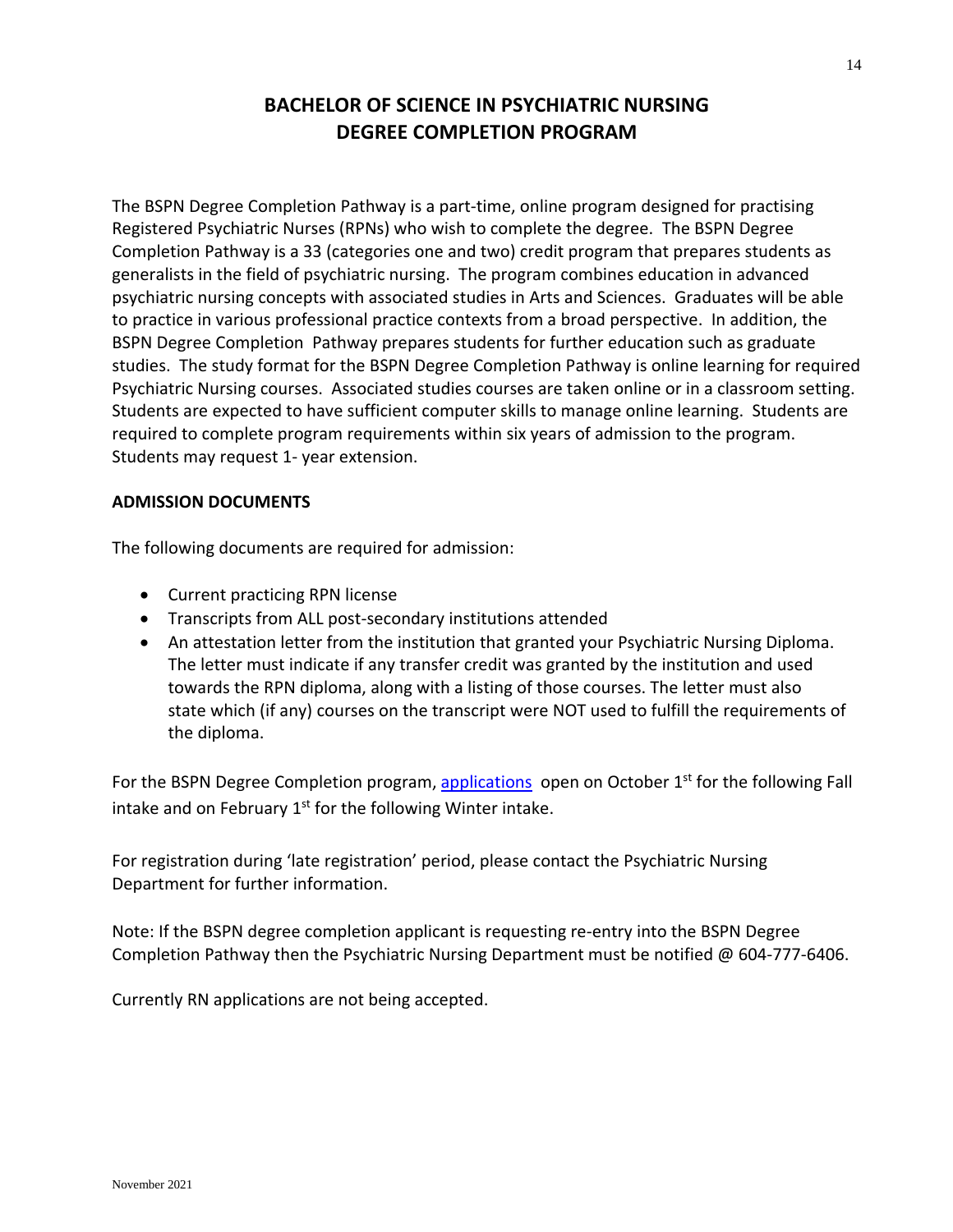**Registration in PNUR courses is based on seat availability. BSPN Degree Completion Pathway requirements are listed for the following three categories**:

- 1. Douglas College Diploma in Psychiatric Nursing Graduates from 2009 to date (Diploma Program completed in Winter 2009 semester or later)
- 2. Douglas College Diploma in Psychiatric Nursing Graduates Prior to 2009 and Diploma in Psychiatric Nursing Graduates from Other Institutions (Douglas College Diploma Program completed in Fall 2008 semester or prior)
- 3. Douglas College Advanced Diploma in Psychiatric Nursing Program Graduates

#### Math Requirement

Math upgrading may be required to meet the Math pre-requisite for registration in PSYC 2300 or Math 1160 or BUSN 2429 or their equivalent.

#### Grade Requirement

The Bachelor of Science in Psychiatric Nursing Degree Completion Pathway has increased the graduation requirement grade to a C+ in all Degree Completion courses for new student admissions or re-admissions from Fall 2017 to date. Students admitted prior to Fall 2017 require a minimum C grade in all courses.

#### Inactive Registration:

If a student does not take a course at Douglas College for 3 consecutive semesters (i.e. Fall, Winter, and Summer) the student must reapply to the program.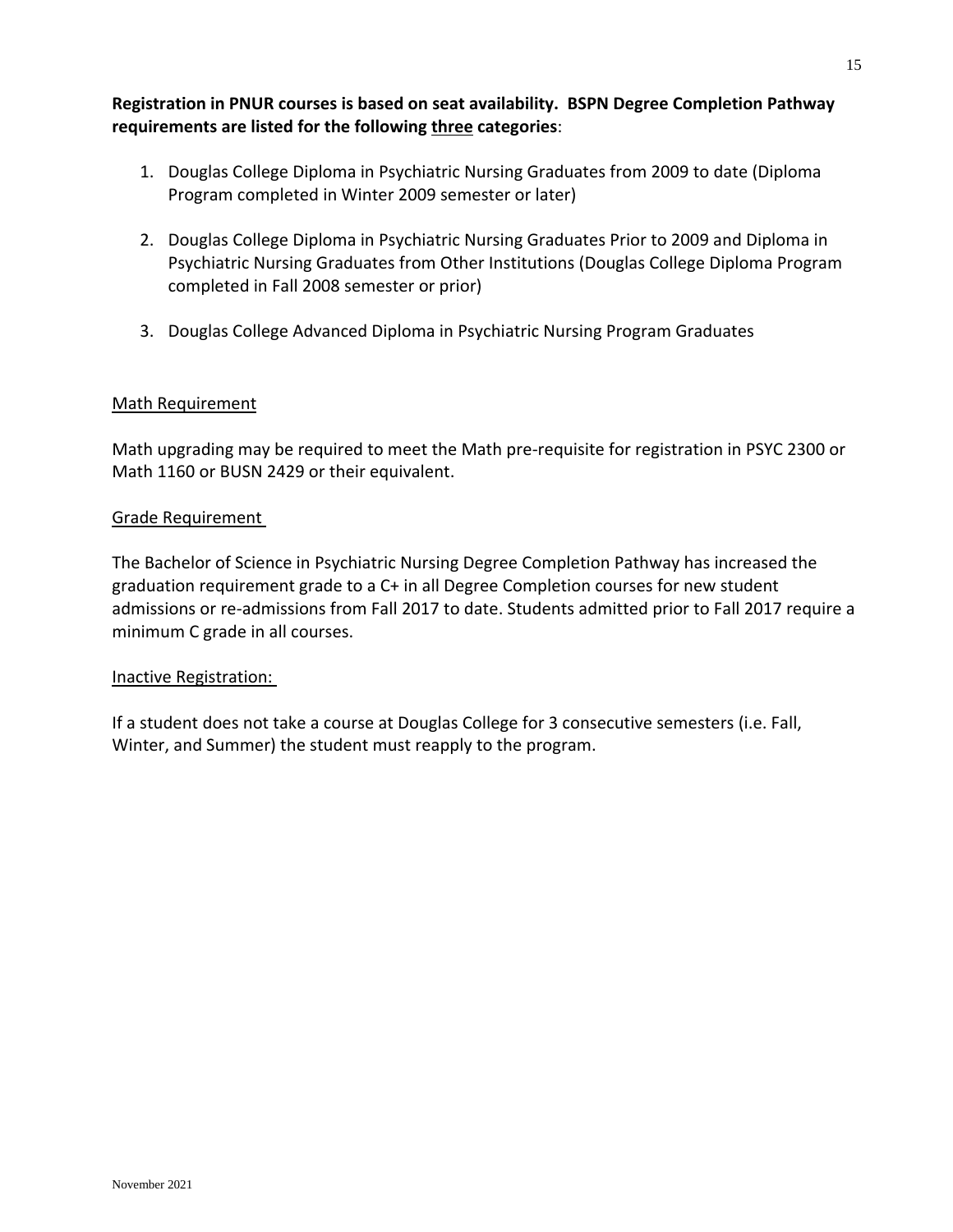## **IMPORTANT For All Categories:**

- **1. Some courses listed in each category have prerequisites. Please check each course in the course catalogue prior to registration.**
- **2. Courses used towards a student's previous diploma may not be duplicated or used towards the BSPN degree (see Attestation Letter requirement for admission).**

## **CATEGORY ONE**

Douglas College Diploma in Psychiatric Nursing Graduates from 2009 to date (Diploma Program completed in Winter 2009 semester or later)

| <b>PNUR Required Courses</b> (no course substitutions)                    | <b>Credit</b> |
|---------------------------------------------------------------------------|---------------|
| <b>PNUR 3171 Family Health Promotion in Psychiatric Nursing</b>           | 3             |
| Practice                                                                  |               |
| <b>PNUR 4575 Psychiatric Nursing Research</b><br>$\bullet$                | 3             |
| <b>PNUR Electives (One 3-credit PNUR course, no course substitutions)</b> | <b>Credit</b> |
| PNUR 4574 Emergency Mental Health Nursing                                 | 3             |
| <b>PNUR 4576 Trauma Informed Practices</b><br>$\bullet$                   | 3             |
| <b>Associated Studies Required Courses</b>                                | <b>Credit</b> |
| <b>ENGLISH Elective (UT)</b><br>$\bullet$                                 | 3             |
| BIOL 2401 Introductory Microbiology for Health Sciences<br>$\bullet$      | 3             |
| (other 3-credit UT Science course)                                        |               |
| MATH 1160 Introduction to Statistics or                                   | 3             |
| PSYC 2300 Data Analysis in Psychology or                                  |               |
| <b>BUSN 2429 Business Statistics</b>                                      |               |
| PSYC 2341 Abnormal Psychology<br>$\bullet$                                | 3             |
| PSYC 1100 An Introduction to Psychology I or<br>$\bullet$                 | 3             |
| PSYC 1130 Lifespan Human Development                                      |               |
| PSYC 1200 An Introduction to Psychology II                                | 3             |
| Open Elective (UT) (See FAQ on Degree Completion website)                 | 3             |
| Open Elective (UT) (See FAQ on Degree Completion website)                 | 3             |
|                                                                           | 33            |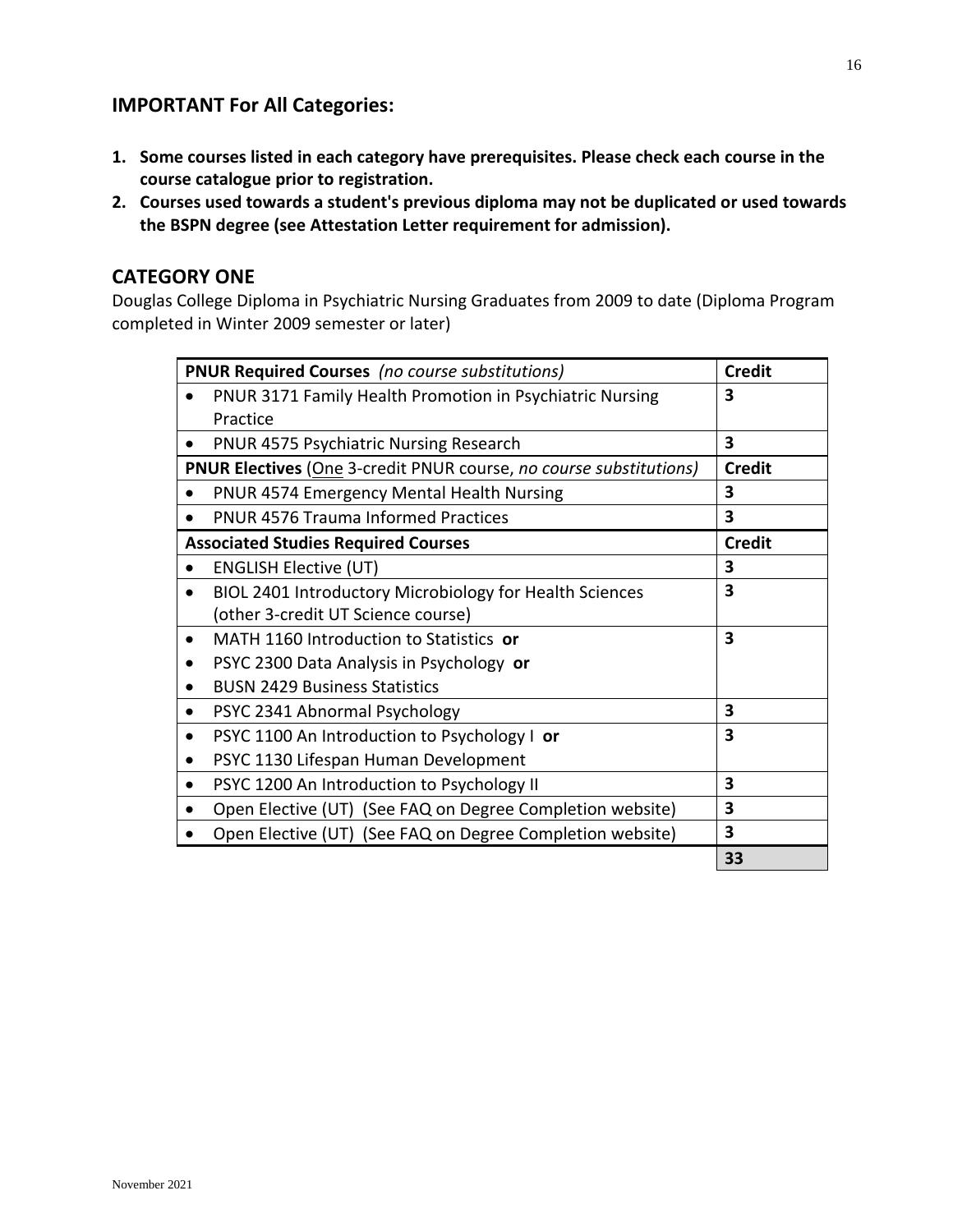## **CATEGORY TWO**

Douglas College Diploma in Psychiatric Nursing Graduates Prior to 2009 and Diploma in Psychiatric Nursing Graduates from Other Institutions (Douglas College Diploma Program completed in Fall 2008 semester or prior). **Important: It is strongly recommended that PNUR 3700 be taken prior to all other PNUR courses when beginning BSPN Degree Completion Program.**

| <b>PNUR Required Courses</b> (no course substitutions)                     | <b>Credit</b>           |
|----------------------------------------------------------------------------|-------------------------|
| <b>PNUR 3700 Professional Psychiatric Nursing Concepts</b>                 | 3                       |
| It is strongly recommended that this course is taken first<br>$\circ$      |                         |
| PNUR 3171 Family Health Promotion in Psychiatric Nursing<br>$\bullet$      | 3                       |
| Practice                                                                   |                         |
| <b>PNUR 4575 Psychiatric Nursing Research</b><br>$\bullet$                 | 3                       |
| <b>PNUR Electives</b> (Two 3-credit PNUR courses, no course substitutions) | <b>Credit</b>           |
| PNUR 4573 Psychiatric Nursing of Children and Adolescents<br>$\bullet$     | 3                       |
| PNUR 4574 Emergency Mental Health Nursing<br>$\bullet$                     | 3                       |
| <b>PNUR 4576 Trauma Informed Practices</b><br>$\bullet$                    | 3                       |
| <b>Associated Studies Required Courses</b>                                 | <b>Credit</b>           |
| <b>ENGLISH Elective (UT)</b><br>$\bullet$                                  | 3                       |
| BIOL 2401 Introductory Microbiology for Health Sciences (or<br>$\bullet$   | $\overline{\mathbf{3}}$ |
| other 3-credit UT Science course)                                          |                         |
| MATH 1160 Introduction to Statistics or<br>$\bullet$                       | 3                       |
| PSYC 2300 Data Analysis in Psychology or                                   |                         |
| <b>BUSN 2429 Business Statistics</b><br>$\bullet$                          |                         |
| PHIL 3125 Ethics for Psychiatric Nursing (no course<br>$\bullet$           | 3                       |
| substitutions)                                                             |                         |
| PSYCHOLOGY Elective (UT)<br>$\bullet$                                      | 3                       |
| Open Elective (UT) (See FAQ on Degree Completion website)                  | 3                       |
|                                                                            | 33                      |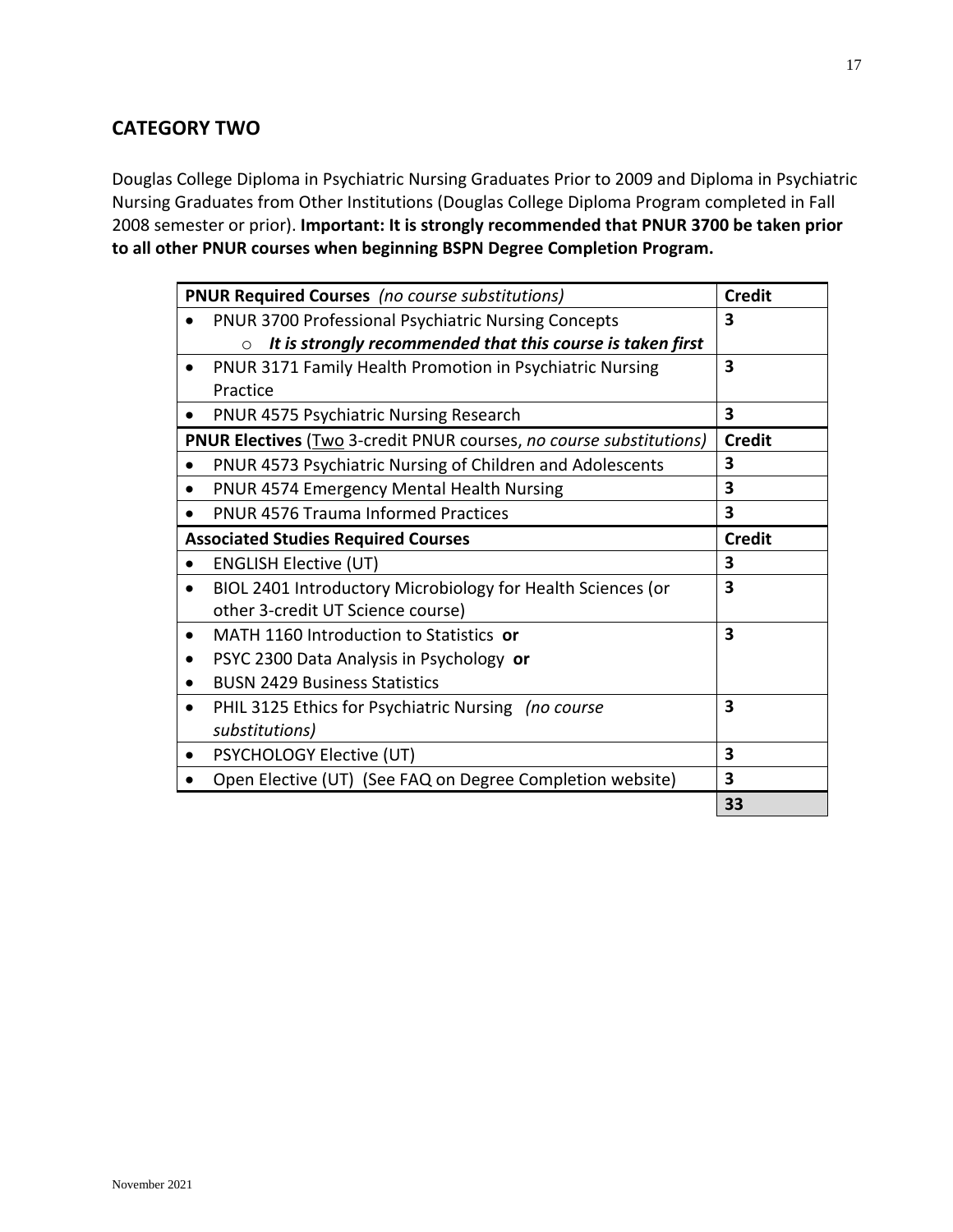## **CATEGORY THREE**

Douglas College Advanced Diploma in Psychiatric Nursing Program Graduates

| <b>PNUR Required Courses</b> (no course substitutions)             | <b>Credit</b> |
|--------------------------------------------------------------------|---------------|
| PNUR 4575 Psychiatric Nursing Research                             | 3             |
| <b>Associated Studies Required Courses</b>                         | <b>Credit</b> |
| <b>ENGLISH Elective (UT)</b><br>$\bullet$                          | 3             |
| PHIL 3125 Ethics for Psychiatric Nursing (no course substitutions) | 3             |
| MATH 1160 Introduction to Statistics or<br>$\bullet$               | 3             |
| PSYC 2300 Data Analysis in Psychology or<br>$\bullet$              |               |
| <b>BUSN 2429 Business Statistics</b><br>٠                          |               |
| Open Elective (UT) (See FAQ on Degree Completion website)          | 3             |
|                                                                    | 15            |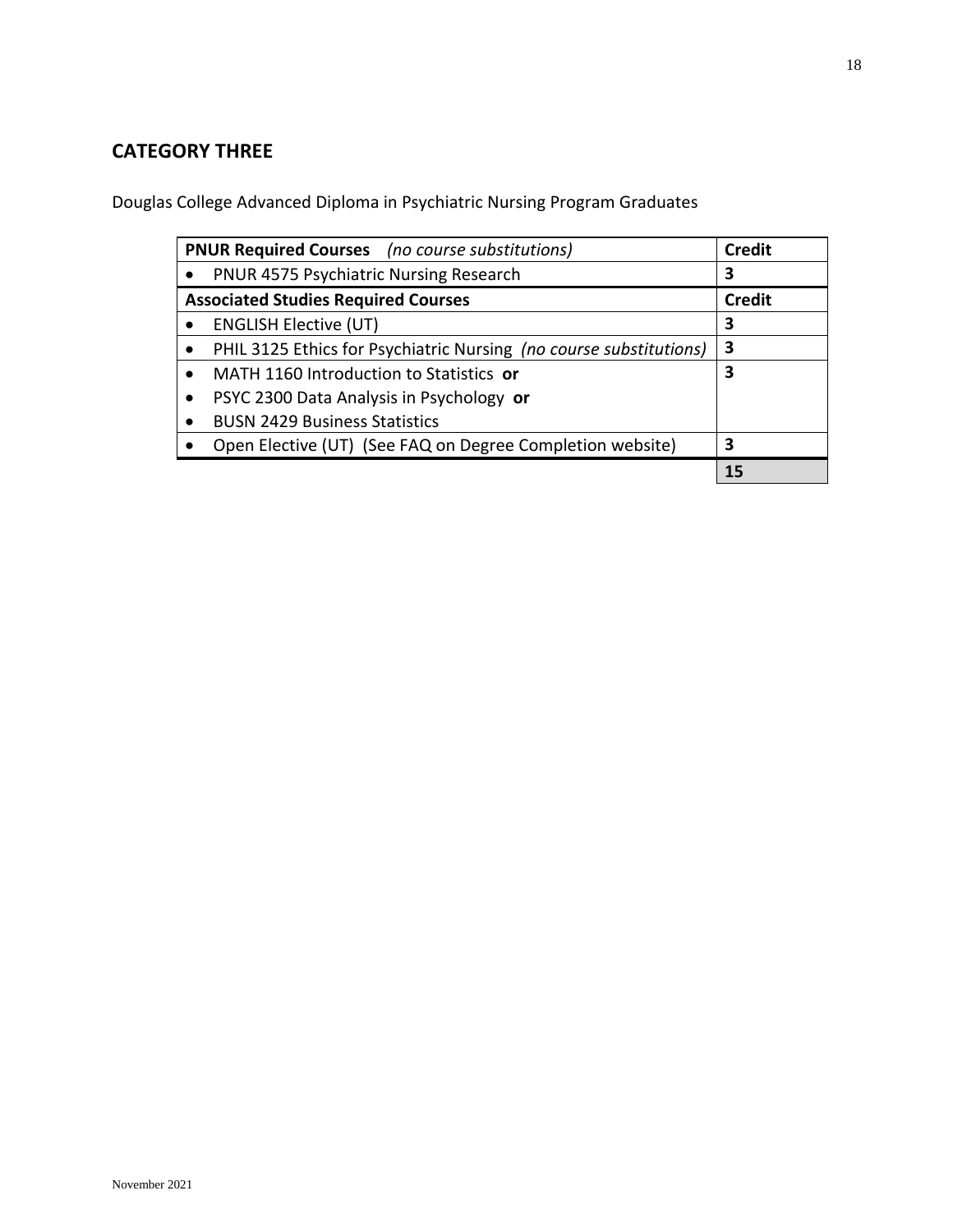## **Transfer Credit**

Transfer credit from other educational institutions is not automatically granted. Students must request transfer credit by submitting an official transcript from the educational institution where the course was taken, along with a Douglas College Transfer Credit Request Form. For detailed and up-to-date information on transferring from one institution, to another institution, see our Transfer Your Credits page at the following link:

[https://www.douglascollege.ca/future-students/admission-information/transfer-credit/transfer](https://www.douglascollege.ca/future-students/admission-information/transfer-credit/transfer-your-credits)[your-credits](https://www.douglascollege.ca/future-students/admission-information/transfer-credit/transfer-your-credits)

Detailed course outlines of courses taken at a B.C. institution may also need to be submitted before credit can be evaluated. Submission of detailed course outlines will be required for credit evaluation of courses taken outside of B.C. institutions. The Enrollent Services Office will take a minimum of six weeks to process transfer credit requests.

**Note: Courses that were used to meet the graduation requirements of your Psychiatric Nursing Diploma cannot be used a second time toward graduation of the Bachelor of Science in Psychiatric Nursing. Transfer Credit is not granted for any Nursing course(s)**.

#### **Deadlines for submitting transfer credit requests:**

To ensure transfer credit is done in time for your registration, your request must be received by the following deadlines:

- **April 15th** for Fall Semester
- **September 15th** for Winter Semester
- **January 16th** for Summer Semester

If you have been admitted to the College after the above deadlines and require courses to be transferred to meet pre-requisites for registration, please contact the appropriate Department with your official transcript. You may be able to request a pre-requisite waiver. Pre-requisite waivers are granted at the discretion of the Department.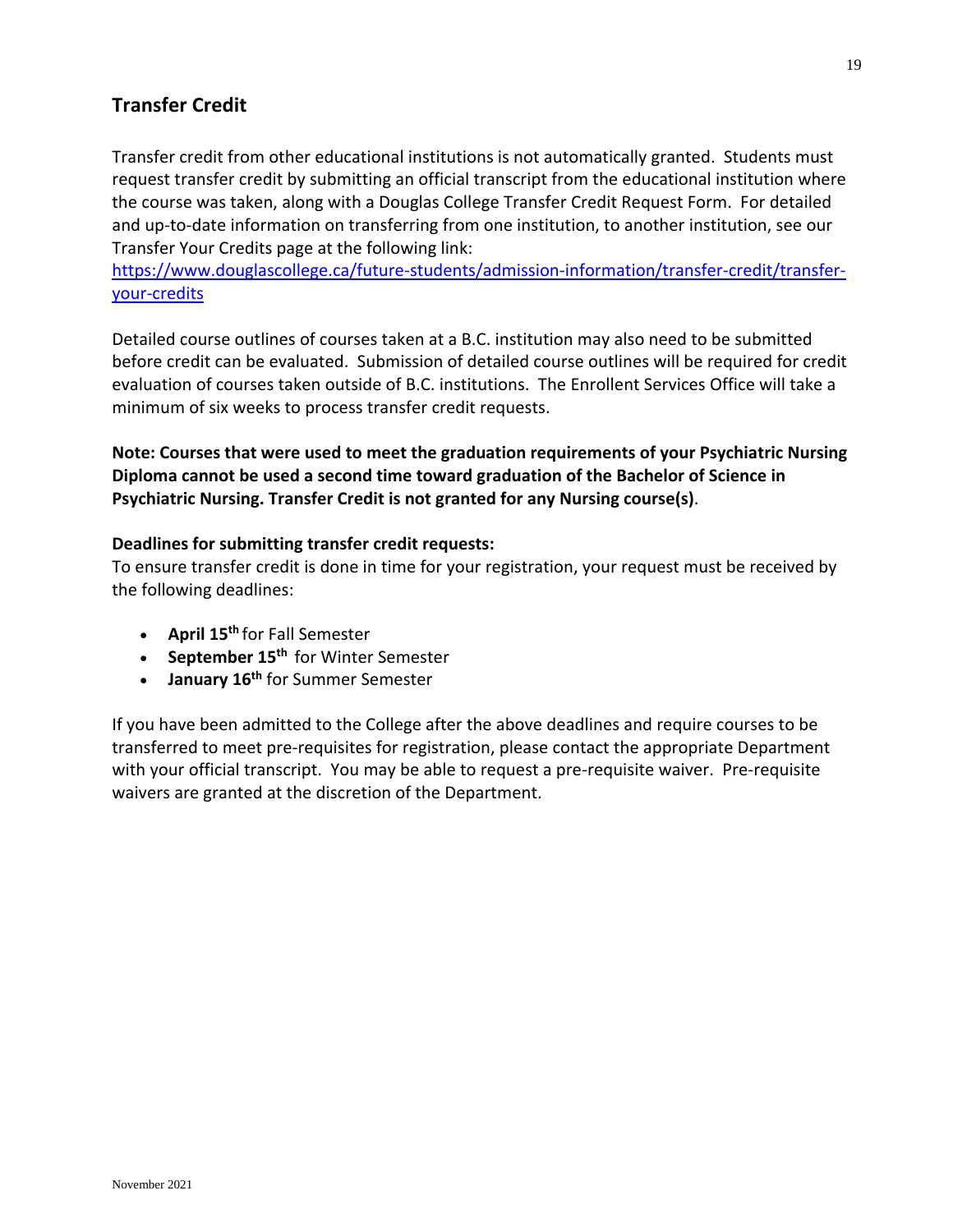## **IMPORTANT INFORMATION FOR ALL PSYCHIATRIC NURSING APPLICANTS**

#### **A. Location**

All Psychiatric Nursing classes in the BSPN Program are taught at the Coquitlam Campus at 1250 Pinetree Way, Coquitlam, BC.

#### **B. Program Information**

#### Information Sessions:

Bachelor of Science in Psychiatric Nursing Information sessions are held once a month. Department of Psychiatric Nursing Faculty will provide information and answer your individual questions.

Please plan on attending an Information Session. For information on specific dates, times and location please refer to:

- a. The website at<https://www.douglascollege.ca/study-at-douglas/information-sessions>
- b. The Enrolment Services Office at **604-527-5478 Room A1450** Coquitlam Campus
- c. The Faculty of Health Sciences: Psychiatric Nursing Department at **604-777-6406 Room D3039**

#### Web Page:

<https://www.douglascollege.ca/programs-courses/catalogue/programs/BSPNUR>

#### Program Support and Services Specialist:

The Program Support and Services Specialist can provide specific information regarding the Bachelor of Science in Psychiatric Nursing Program such as: dates & times of courses (scheduling), required texts, etc. Contact the Program Support and Services Specialist at 604-777-6406 or [barlowf@douglascollege.ca](mailto:barlowf@douglascollege.ca)

#### **C. Learning Centre**

Applicants who are currently registered at Douglas College (e.g. General Studies Students) can access the learning centre for assistance with:

- reading skills
- writing skills
- study skills
- math and computer skills

Students can also be referred to the learning centre by their course instructors and receive individual assistance from staff, faculty, and/or students (peer tutor).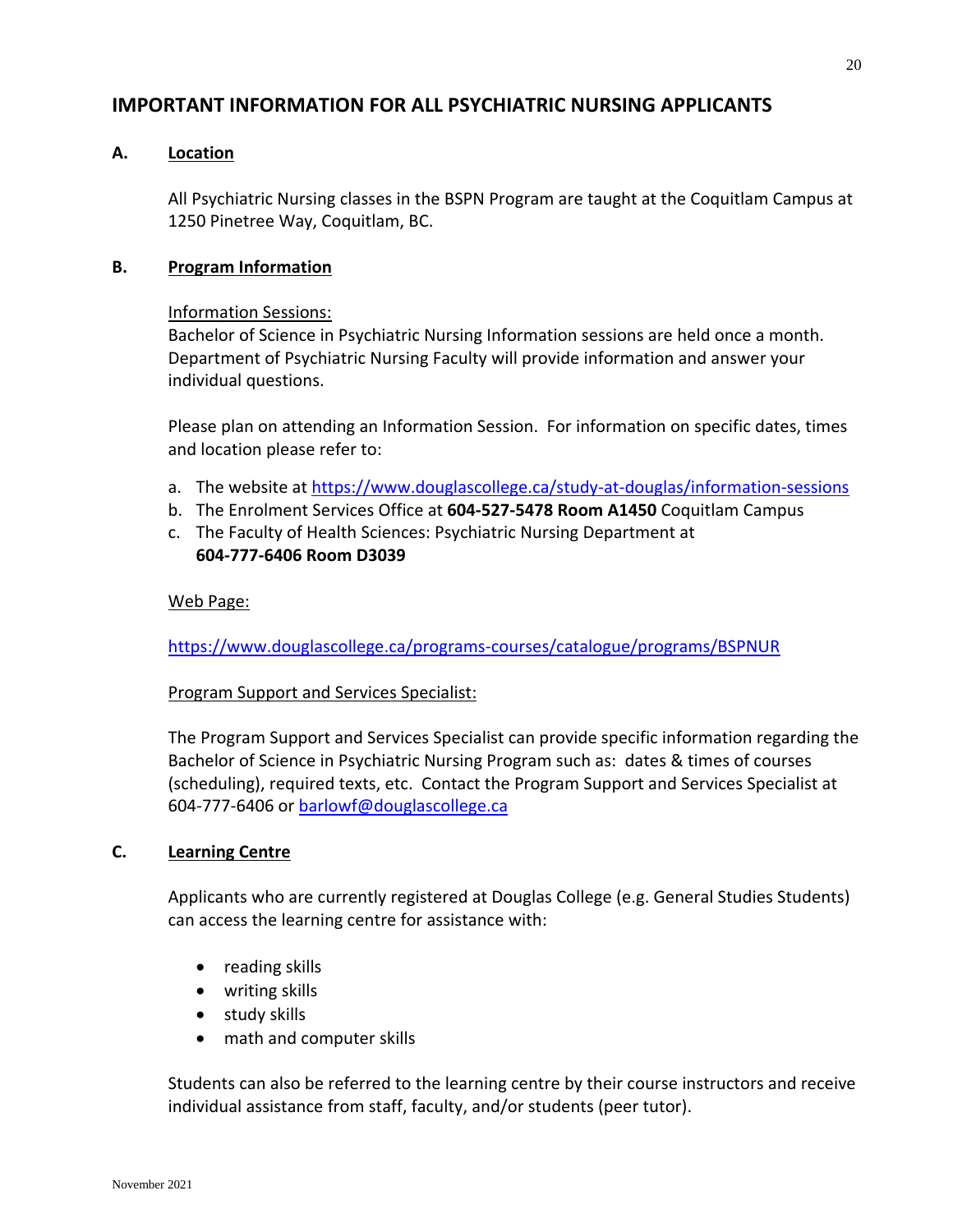## The Learning Centre is located in:

Room: **A1040** Coquitlam Campus Phone: **604-777-6139**

#### **D. Student Services**

Counsellors are available to assist applicants and Douglas College students. They offer a wide range of services. See the following link for full details: <http://www.douglascollege.ca/student-services/support/counselling>

#### **Professional Counsellors:**

- career counselling
- personal counselling
- workshops
- courses designed to promote personal growth and development

#### *\*Counsellors are available for appointments between 9 a.m. and 4:30 p.m. Monday to Friday. Some evening appointments can also be made.*

Counsellors are located in:

Room: **A1050** Coquitlam Campus Contact: **604-777-6185 or** [stuserv@douglascollege.ca](mailto:stuserv@douglascollege.ca)

#### **E. Indigenous Student Services**

#### **For Information Contact:**

Dave Seaweed, Indigenous Coordinator: 604-527-5565 [seaweedd@douglascollege.ca](mailto:seaweedd@douglascollege.ca) Tanya Joostema, Indigenous Student Advisor: 604-777-6188 [joostemat@douglascollege.ca](mailto:joostemat@douglascollege.ca)

#### **F. Enrolment Service Advisors (new students) / Student Success Advisors (current students)**

If you need assistance with program admission requirements, course selection or additional general information about the topics outlined below, see the following link: <http://www.douglascollege.ca/student-services/advising/academic-advising>

If you are looking for information on career options or advice on which career path to pursue, contact one of our [Career Counsellors](https://www.douglascollege.ca/student-services/student-support/counselling/career-counselling) as listed above.

Advisors are available for one-on-one drop-in appointments, in a virtual classroom (chat) and by email for potential, new, and returning students and can answer your questions on topics including (but not limited to):

- application procedures
- admission requirements
- transfer credit information, including transferring to university and appropriate course selection at Douglas for the faculty or department you are interested in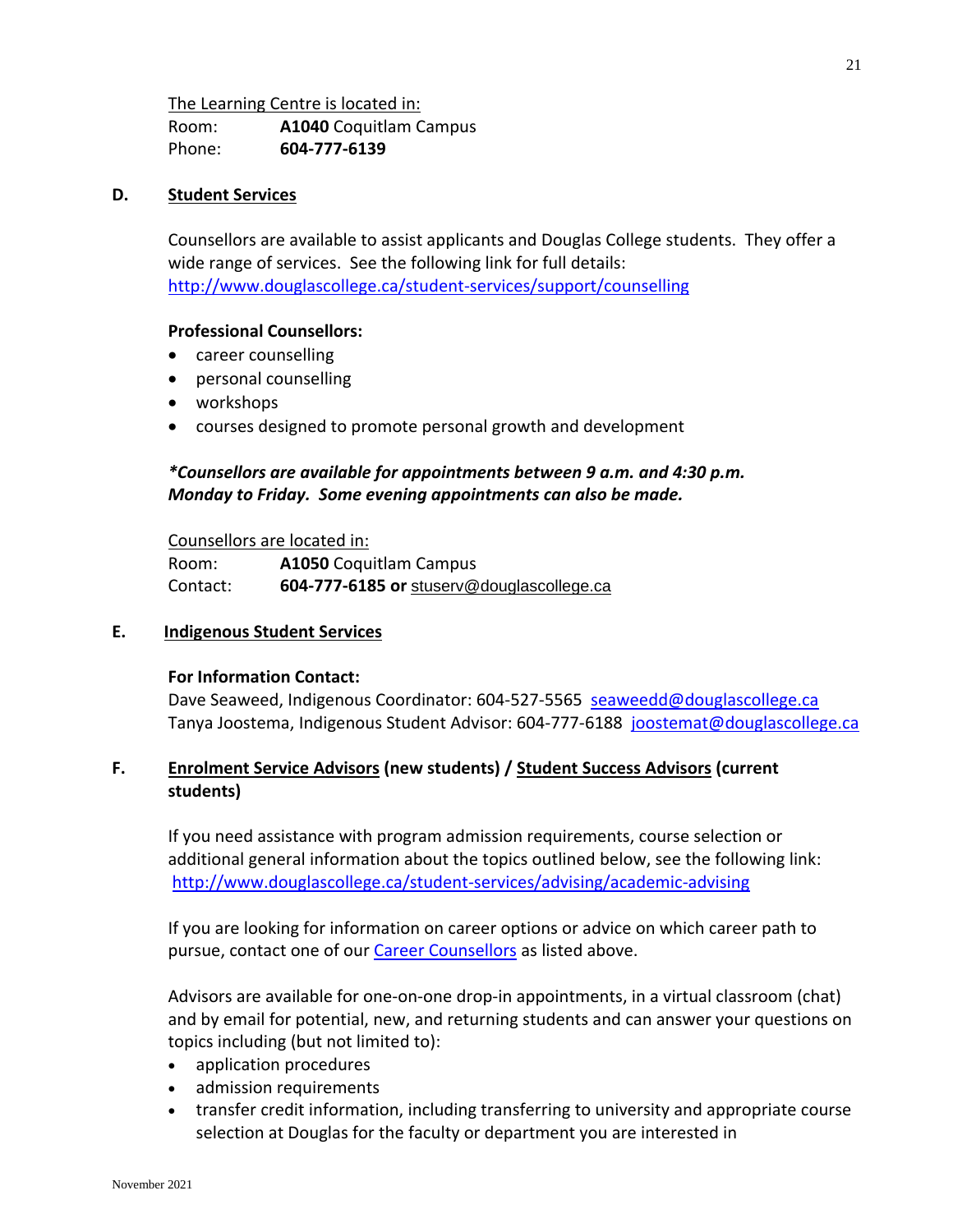- course and program planning, as well as information on credentials such as certificates, diplomas, associates degrees and Douglas College degrees
- information on when you can expect to graduate and the courses you need to complete your credential
- upgrading to meet the admission requirements for our programs

#### **G. Future Students' Office**

• Information Sessions regarding application and registration procedures, tuition fee information, job prospects and answers to all your other questions.

Contact the Future Students' Office at **604-777-6125.**

#### **H. Expenses**

With admission to the program there will be fees related to:

- Application
- Tuition
- **•** Students' Union
- Other Student Activity fees (Other Press, Building, Alumni, Athletic, Performing Arts)
- General Registration and Service
- Medical/Dental Plan
- U-Pass
- Non-Academic Admission Requirements Specific to the BSPN Program

**For a complete breakdown of BSPN Program costs refer to the following:**  [https://banappssb2.douglascollege.ca:8447/prod/bwyfaapx.p\\_select\\_year](https://banappssb2.douglascollege.ca:8447/prod/bwyfaapx.p_select_year)

#### **I. Financial Aid (part of the Enrolment Services Office)**

The Enrolment Services Office provides a wide variety of services related to:

- student loans (workshops are offered throughout the year to assist students with their loan applications) *Students must be enrolled in a minimum number of courses each semester in order to apply.*
- grants
- work-study programs
- \*awards
- \*bursaries
- \*scholarships

\* *Students may be eligible for specific awards, bursaries, and/or scholarships. Please consult the College Catalogue or the Financial Aid Office for specific information.*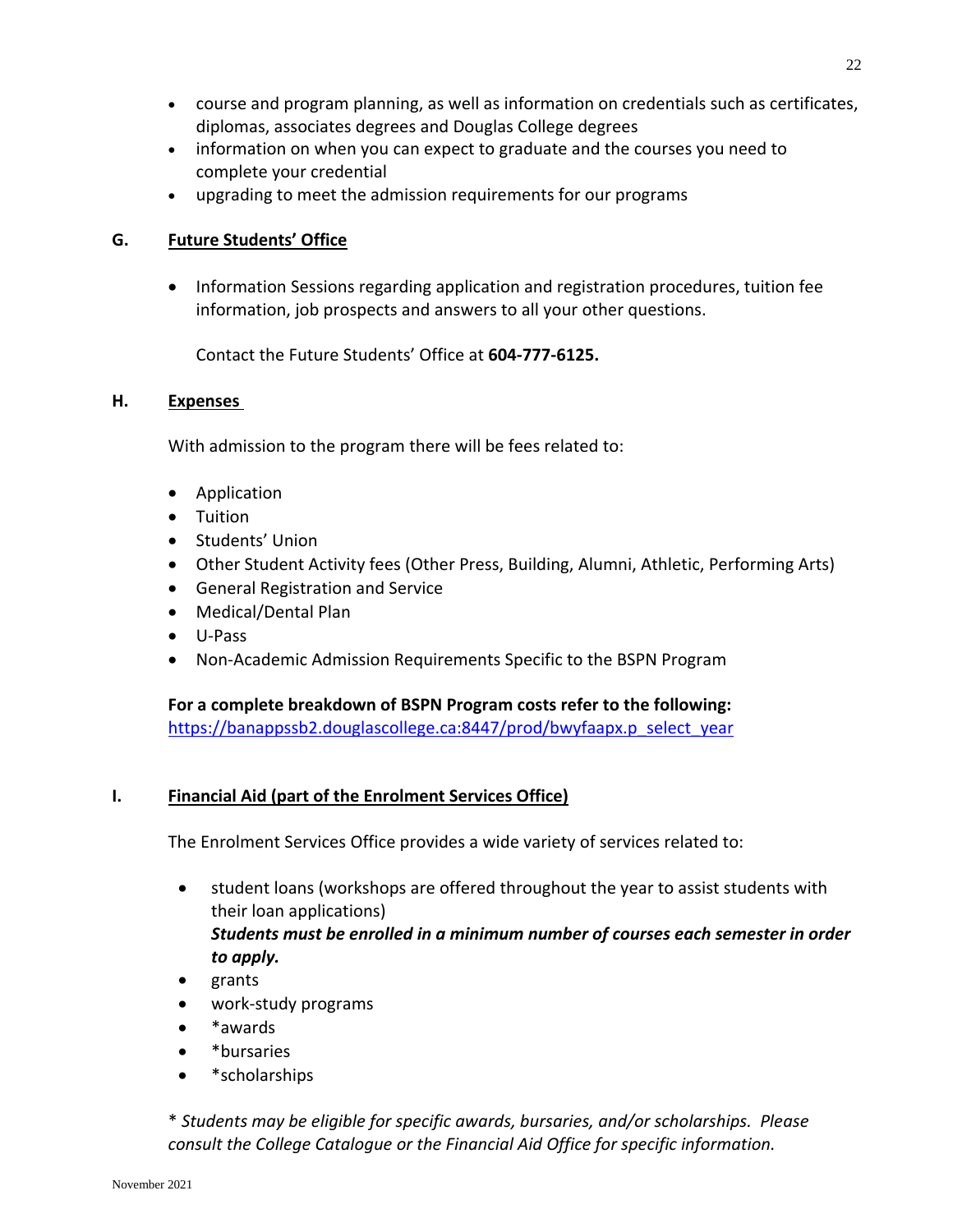#### The Enrolment Services Office is located in:

| Room:    | A1450                                               |
|----------|-----------------------------------------------------|
| Contact: | 604-527-5478 or enrolmentservices@douglascollege.ca |

#### **J. Housing**

There are no residences or on-site housing available at Douglas College. Contact the Douglas College Students' Union for information regarding off-campus housing.

The Douglas College Students' Union is located: Room: **Students' Union Kiosk in AB Atrium** (next to security) Coquitlam Campus **A1190** Coquitlam Campus Phone: **604-777-6257 or [info@thedsu.ca](mailto:info@thedsu.ca)**

#### **K. Transportation**

Douglas College, Coquitlam Campus, is accessible via public transportation and Skytrain (refer to Translink). All psychiatric nursing classroom learning is at the Coquitlam Campus.

Contact the Douglas Student Union Office for additional information regarding bus passes, maps, and student discounts at **604-777-6257 or [info@thedsu.ca](mailto:info@thedsu.ca)**

**Bachelor of Science in Psychiatric Nursing Students are required to have a car or be able to independently arrange their own transportation to clinical settings each semester.**

#### **L. Parking**

Limited surface and underground parking is available for students. Students are strongly encouraged to organize car-pooling.

Contact the Douglas Student Union Office for additional information regarding parking at **604-777-6257 or [info@thedsu.ca](mailto:info@thedsu.ca)**

#### **M. Student Health**

All students are required to have their own health and medical/hospital insurance. Students are responsible for maintaining their own health (physical and mental health) and notifying the Year Coordinator and course instructors of any changes in their health status that could interfere with their ability to carry out the required activities of the program and/or jeopardize their own personal safety or the safety of clients.

*Students may be asked to provide a re-assessment of their health status from a physician during the course of the program.*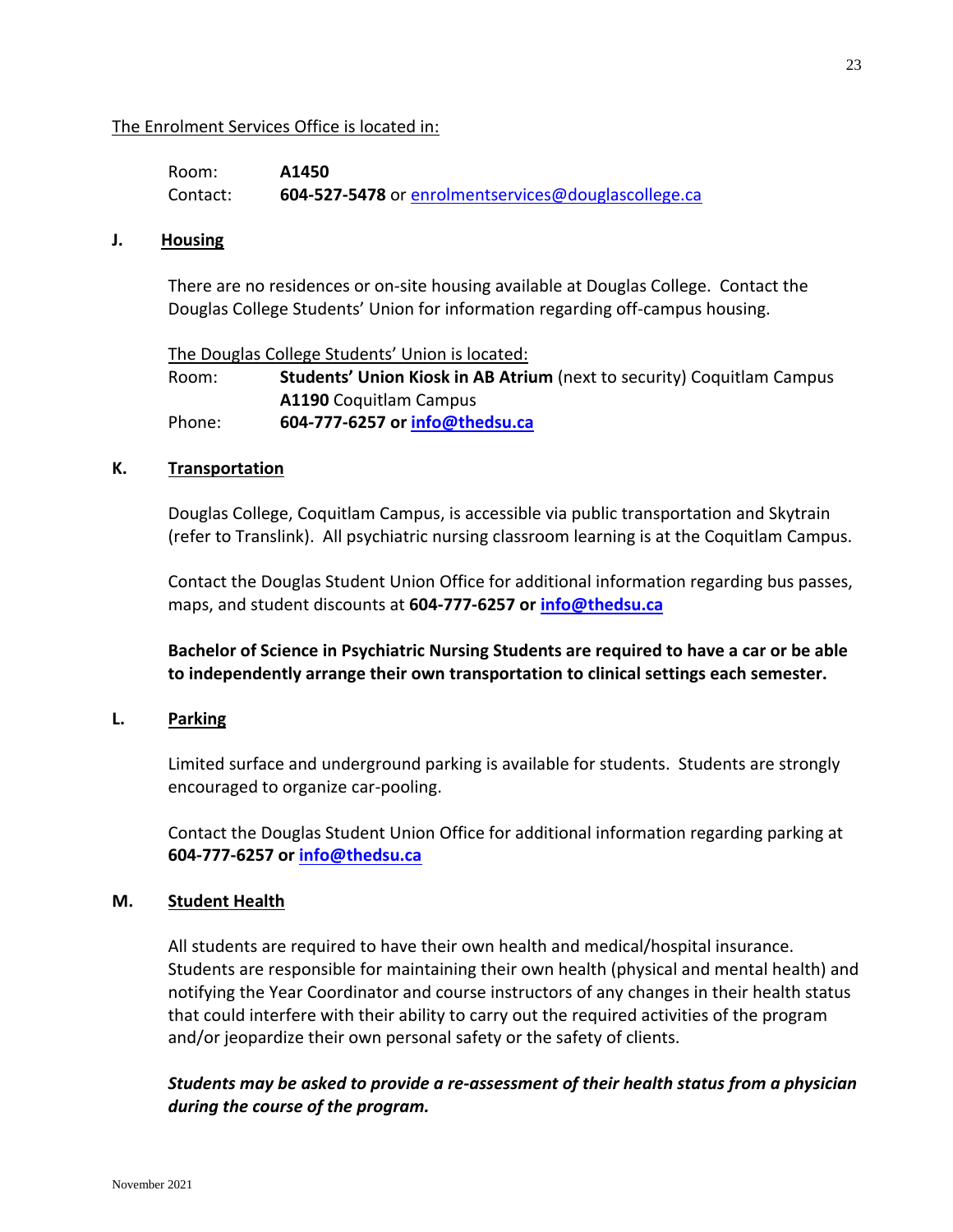**There is no student health services office at Douglas College. For First Aid Assistance, students need to contact Security located on the main floor in the Atrium, Coquitlam Campus.**

#### **N. Douglas Students' Union (DSU)**

The Douglas Students' Union provides a handbook with information on:

- student identification cards (access to library)
- scholarships
- lockers
- off-campus housing
- student associations and clubs
- access to recreational facilities & events (films, social events)
- parking
- how to access the Ombudsperson

For further information go to:<https://www.thedsu.ca/services/> Contact the Student Union at **604-777-6257 or** [info@thedsu.ca](mailto:info@thedsu.ca)

#### **O. Library Services**

The library offers a variety of services in addition to its resources:

- orientation sessions for new and returning students
- audio-visual equipment
- access to computers
- study rooms (need to be booked in advance)

#### **Students are required to have a library card (student identification card) in order to take out materials.**

The library is located on the main floor at the Coquitlam Campus B building. For information go to:<https://library.douglascollege.ca/> Contact the library at **604-777-6130 or** [researchhelp@douglascollege.ca](mailto:researchhelp@douglascollege.ca)

#### **P. Additional Telephone and Room Numbers**

|      |                                    | Room  | <b>Telephone</b> |
|------|------------------------------------|-------|------------------|
| i)   | <b>Faculty of Health Sciences:</b> | D3039 | 604-777-6406     |
|      | Department of Psychiatric Nursing  |       |                  |
| ii)  | <b>Enrolment Services Office</b>   | A1450 | 604-527-5478     |
|      |                                    |       |                  |
| iii) | <b>Student Services</b>            | A1050 | 604-777-6185     |
| iv)  | Childcare                          |       | 604-527-5632     |
| v)   | <b>Bookstore</b>                   | A1500 | 604-777-6260     |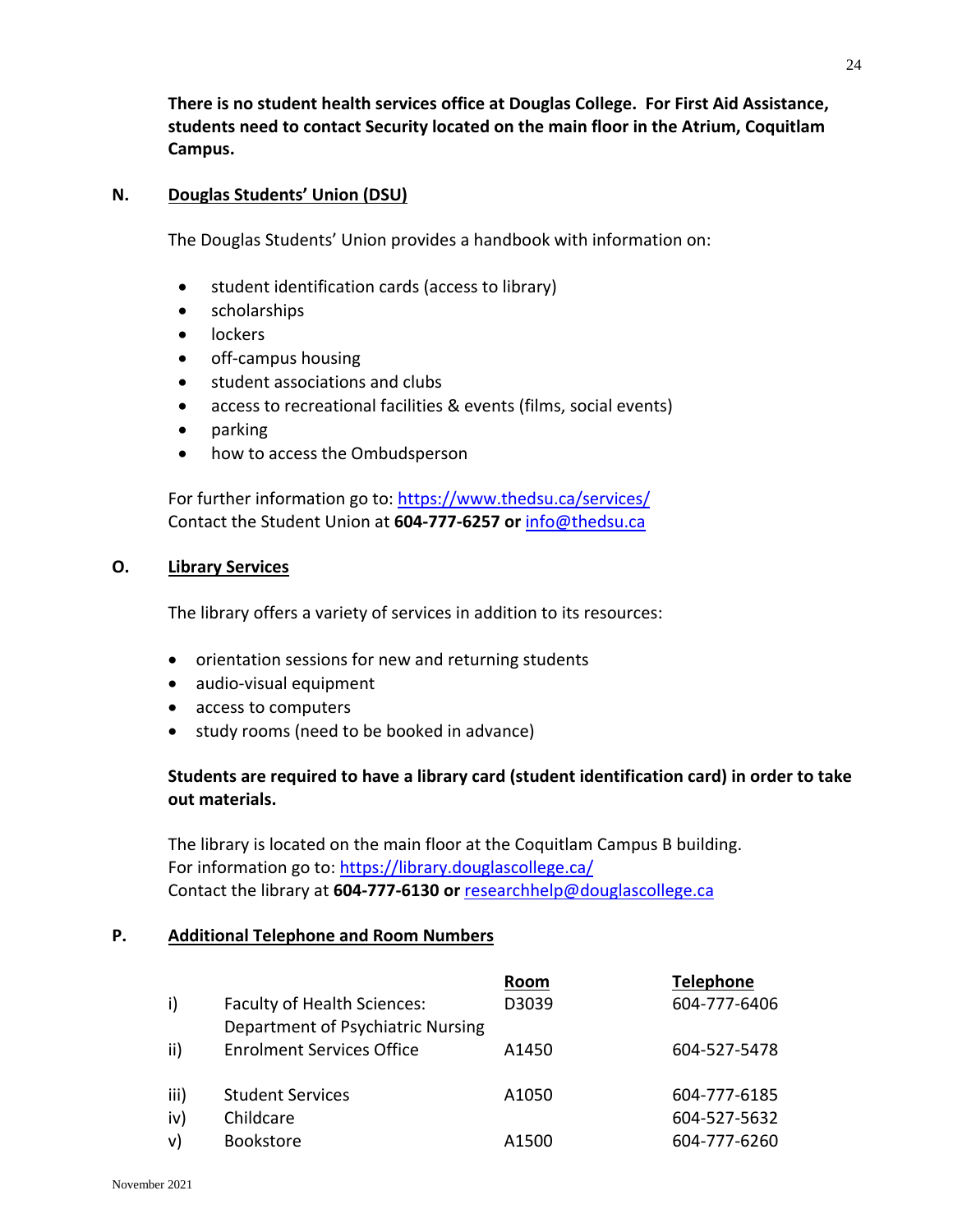## **Q. Professional Websites**

- i) [British Columbia College of Nurses](https://www.bccnp.ca/Pages/Default.aspx) and Midwives (BCCNM)
- ii) [Registered Psychiatric Nurse Regulators](http://www.rpnc.ca/) of Canada (RPNRC)